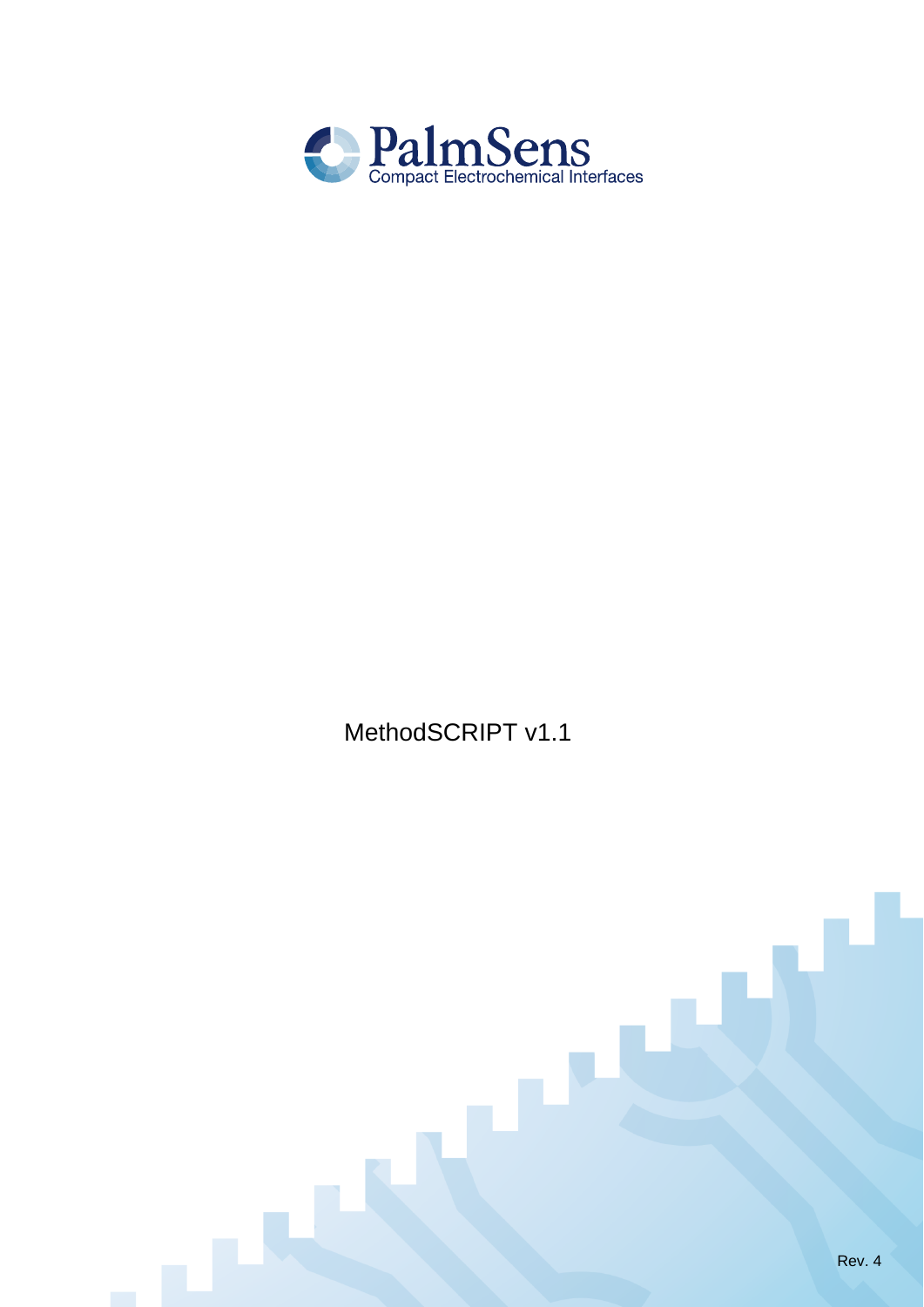# Contents

| 1              |  |
|----------------|--|
| $\overline{2}$ |  |
| 2.1            |  |
| 2.2            |  |
| 2.3            |  |
| 3              |  |
| 4              |  |
| 4.1            |  |
| 4.2            |  |
| 5              |  |
| 5.1            |  |
| 5.2            |  |
| 5.3            |  |
| 6              |  |
| 6.1            |  |
| 6.2            |  |
| $\overline{7}$ |  |
| 8              |  |
| 8.1            |  |
| 8.2            |  |
| 8.3            |  |
| 8.4            |  |
| 8.5            |  |
| 8.6            |  |
| 8.7            |  |
| 9              |  |
| 9.1            |  |
| 10             |  |
| 10.1           |  |
| 10.2           |  |
| 11             |  |
| 11.1           |  |
| 11.2           |  |
| 11.3           |  |
| 11.4           |  |
| 11.5           |  |
| 11.6           |  |
| 11.7           |  |
| 11.8           |  |
| 11.9           |  |
| 11.10          |  |

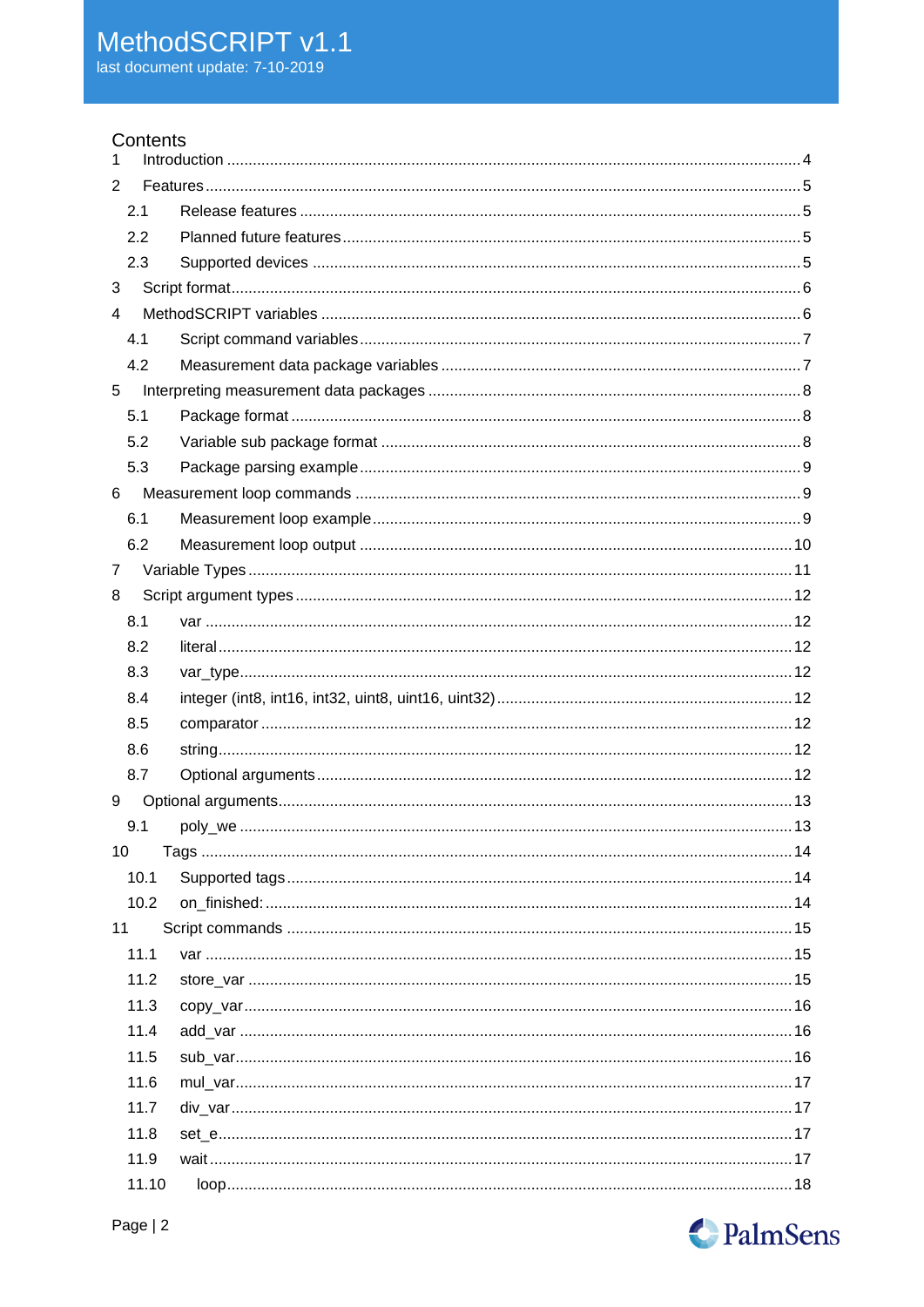| 11.11           |  |
|-----------------|--|
| 11.12           |  |
| 11.13           |  |
| 11.14           |  |
| 11.15           |  |
| 11.16           |  |
| 11.17           |  |
| 11.18           |  |
| 11.19           |  |
| 11.20           |  |
| 11.21           |  |
| 11.22           |  |
| 11.23           |  |
| 11.24           |  |
| 11.25           |  |
| 11.26           |  |
| 11.27           |  |
| 11.28           |  |
| 11.29           |  |
| 11.30           |  |
| 11.31           |  |
| 11.32           |  |
| 11.33           |  |
| 11.34           |  |
| 11.35           |  |
| 12 <sub>2</sub> |  |
| 12.1            |  |
| 12.2            |  |
| 12.3            |  |
| 12.4            |  |
| 12.5            |  |
| 13              |  |
| 13.1.1          |  |
| 13.1.2          |  |
| 13.1.3          |  |
| 14              |  |
| 15              |  |
| 15.1            |  |
| 15.2            |  |
| 15.3            |  |
| 16              |  |
|                 |  |

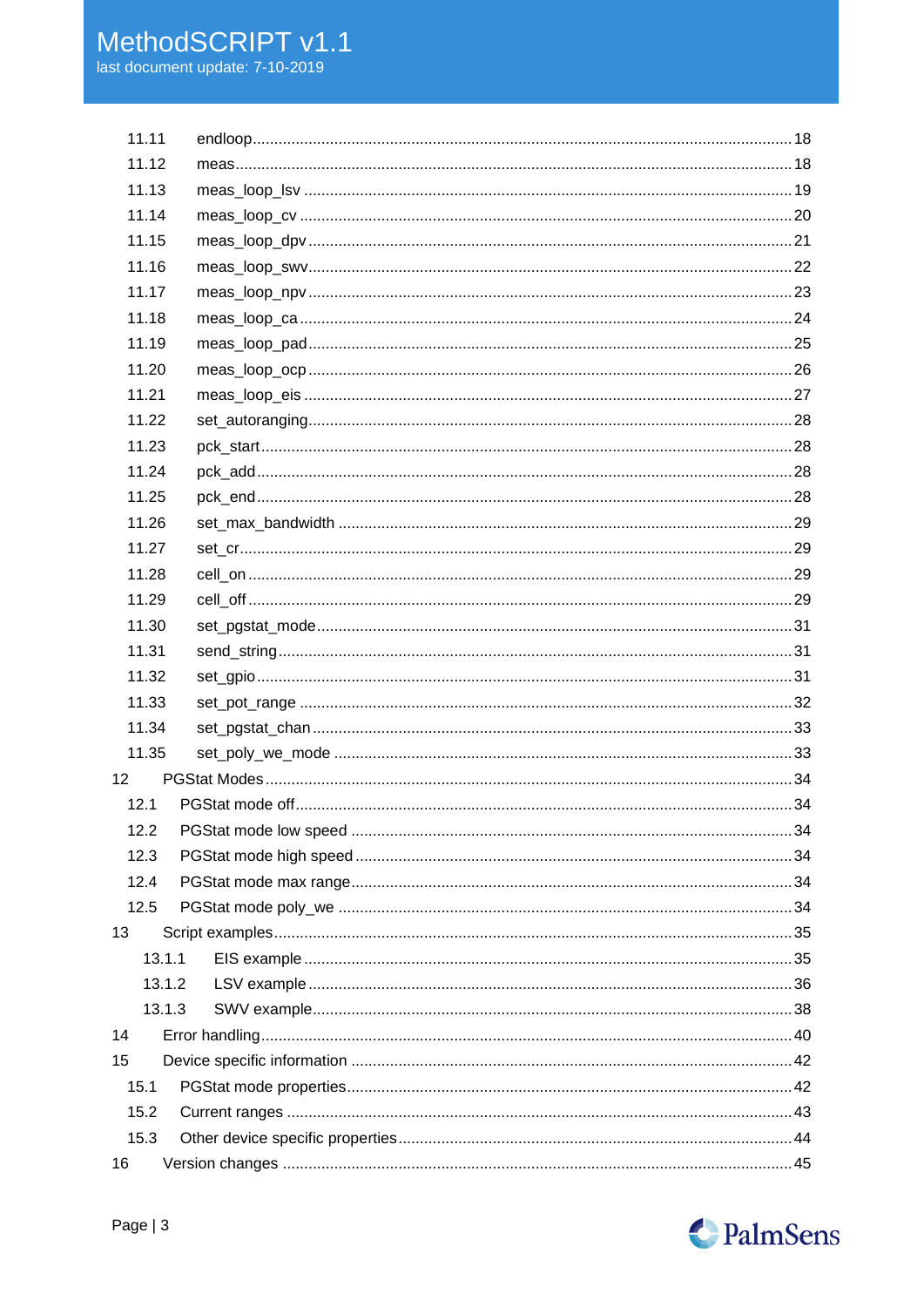# <span id="page-3-0"></span>1 Introduction

The MethodSCRIPT scripting language is designed to improve the flexibility of the PalmSens potentiostat and galvanostat devices for OEM users. It allows users to start measurements with arguments that are similar to the arguments in PSTrace.

PalmSens provides libraries and examples for handling low level communication with the EmStat Pico and generating scripts for supported devices.

# **Terminology**

PGStat: Potentiostat / Galvanostat CE: Counter Electrode RE: Reference Electrode WE: Working Electrode RHS: Right hand side LHS: Left hand side Technique: A standard electrochemical technique Iteration: A single execution of a loop

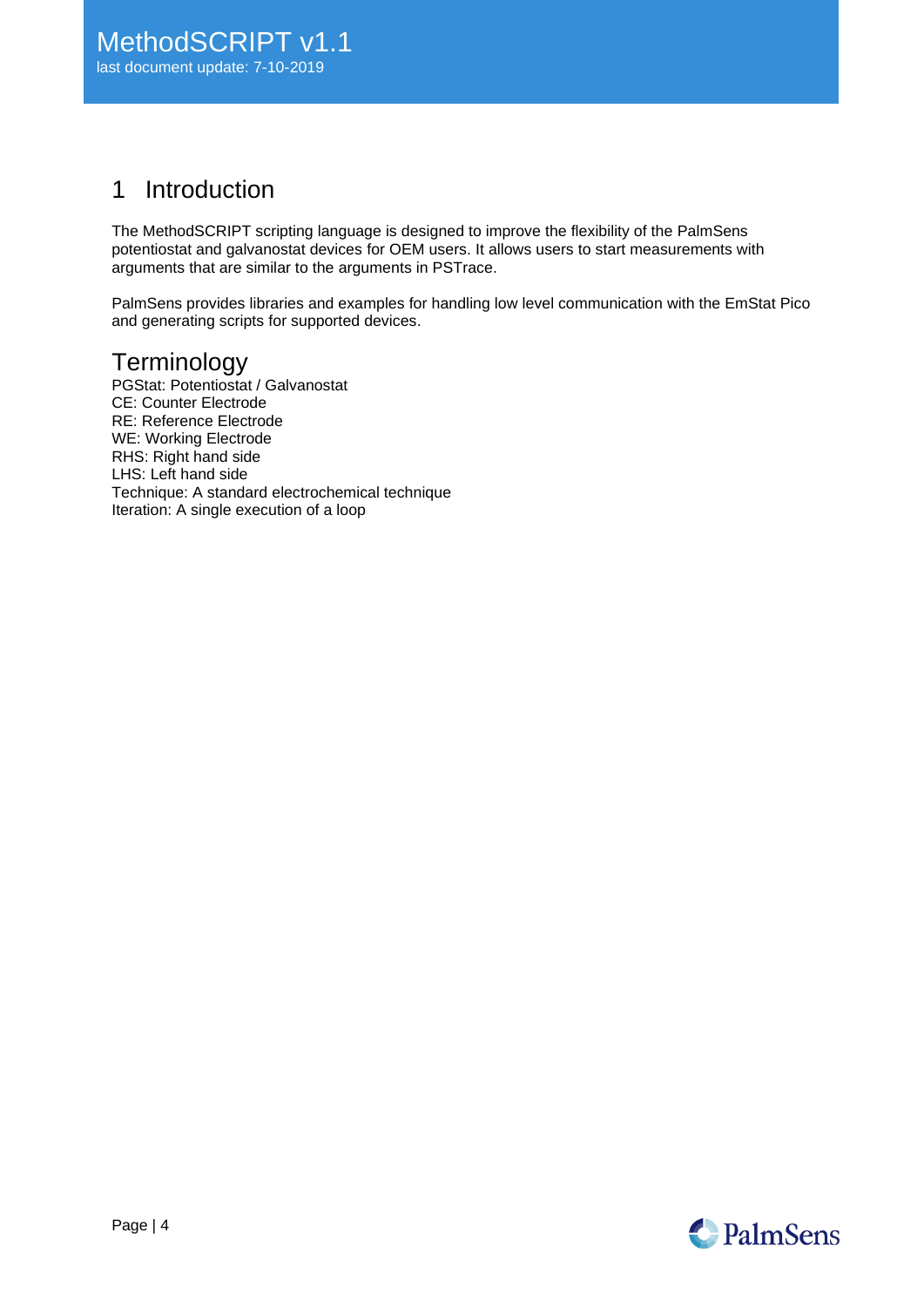# <span id="page-4-0"></span>2 Features

## <span id="page-4-1"></span>2.1 Release features

- Measurements can be tested in PSTrace and then exported to MethodSCRIPT. This allows for convenient testing of different measurements in PSTrace. The resulting MethodSCRIPT can then be easily imported as a text file and executed from within the user application.
- Support for the following electrochemical techniques:
	- o Linear Sweep Voltammetry (LSV)
		- o Cyclic Voltammetry (CV)
		- o Differential Pulse Voltammetry (DPV)
		- o Square Wave Voltammetry (SWV)
		- o Normal Pulse Voltammetry (NPV)
		- o Chronoamperometry (CA)
		- o Open Circuit Potentiometry (OCP)
		- o Electrochemical Impedance Spectroscopy (EIS)
	- o Pulsed Amperometric Detection (PAD)
- Support for BiPot / Poly WE
- Different measurements can be chained after one another in the same script, making it possible to combine multiple measurements without communication overhead.
- Variables can be stored and referenced to from within the script.
- Up to 26 variables can be declared. This enables temporary storage of measurement data to be sent later.
- Simple math can be performed on variables (add,sub,mul,div).
- Support for loops.
- Support for user code during a measurement step.
- Exact timing control.
- Scripts will be verified for syntax and whether or not they can be executed by the device. If there is an error, the location of the error will be communicated.
- <span id="page-4-2"></span>2.2 Planned future features
	- Low power modes (sleep, hibernate) (already available outside of script).
	- Storing of measuring data to an SD card (if SD card is available).
	- Autorun script at certain time intervals or at start up.
	- In script support for an external RTC (if RTC is available).
	- Conditional statements (if, else, elseif, endif)
	- Checksum for measurement data packages to check their validity.
	- Variables can also be declared as arrays. Up to 4000 variables can be used. This allows for fast burst measurements that are not slowed down by communication.

## <span id="page-4-3"></span>2.3 Supported devices

• EmStat Pico

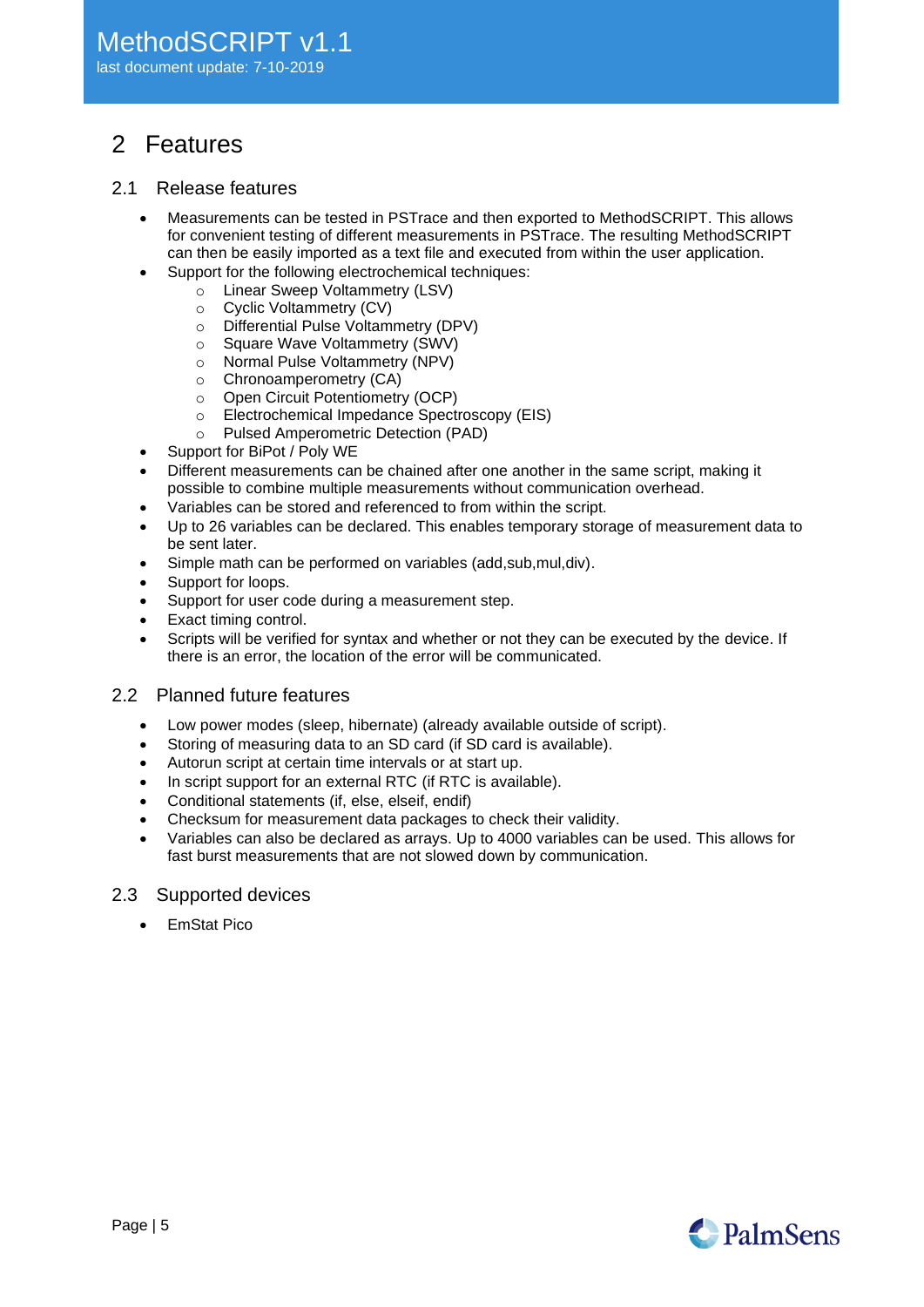# <span id="page-5-0"></span>3 Script format

The script consists of a series of pre-defined commands. Each command starts with the command string, followed by a pre-defined number of arguments. Arguments are separated by a ' ' (space) character. Each command is terminated by a '\n' character. The '\n' is omitted in most examples. Each line is limited to a maximum of 128 characters. Comments can be added by having the first character on the line be '#'.

To send a script to the device, first send "e\n". This sets the device into MethodSCRIPT mode. To terminate the script, add a line containing only a '\n'.

The following example shows a short script that simply declares a variable, including the '\n' characters:

```
e\n
#This is a comment\n
send string "hello world"\n
\ln
```
The response to this script will be:

```
e\n <- Ack of the execute script cmd 'e'
Thello world\n <- Reply of the "send_string "hello world"" cmd
\n <- End of script
```
# <span id="page-5-1"></span>4 MethodSCRIPT variables

MethodSCRIPT variables are represented by a 28 bit integer number with a SI prefix from ["](#page-5-2) [Table 1: SI prefix conversion table"](#page-5-2). Only SI prefixes available in this table can be used. A variable with a value of "100" and a prefix of "m" translates to a floating point value of 0.1. Variables are not explicitly linked to a unit; instead the unit is implied by the associated "Variable Type". Refer to section ["Variable Types"](#page-10-0) for more information. Representation of MethodSCRIPT variables changes depending on whether the variable is part of a script command or part of a measurement data package.

<span id="page-5-2"></span>

| SI prefix      | <b>Text</b> | <b>Factor</b>     |
|----------------|-------------|-------------------|
| 'a'            | atto        | $10^{\circ} - 18$ |
| 'f'            | femto       | $10^{(-15)}$      |
| 'p'            | pico        | $10^{(-12)}$      |
| 'n'            | nano        | $10^{0.9}$        |
| 'u'            | micro       | $10^{\circ} - 6$  |
| 'm'            | milli       | $10^{(-3)}$       |
| $\blacksquare$ | none        | 10^0              |
| 'k'            | kilo        | $10^{4}3$         |
| 'M'            | Mega        | 10^6              |
| 'G'            | Giga        | 10^9              |
| 'Τ'            | Tera        | 10^12             |
| 'P'            | Peta        | 10^15             |
| 'E'            | Exa         | 10^18             |

<span id="page-5-3"></span>Table 1: SI prefix conversion table

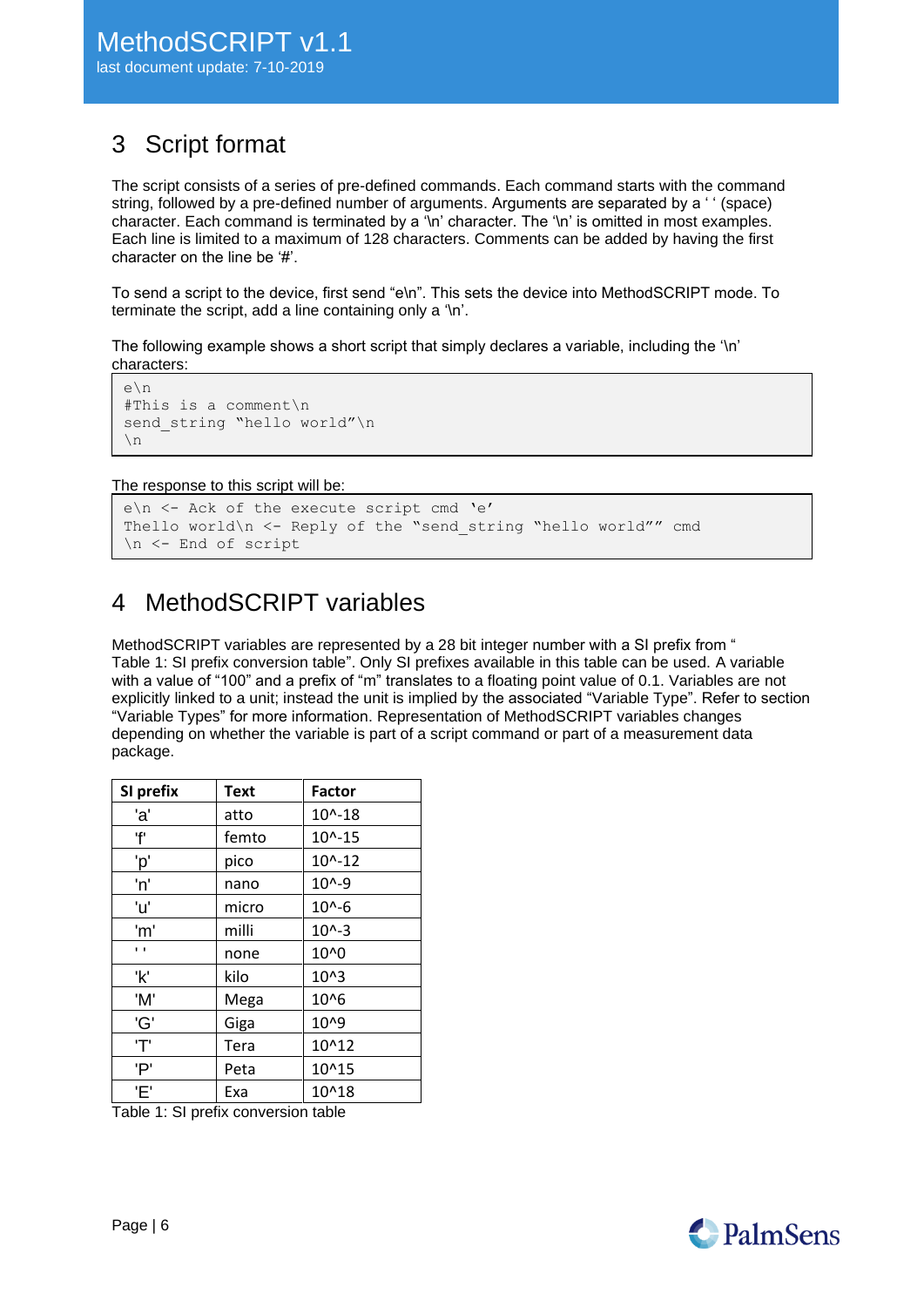# <span id="page-6-0"></span>4.1 Script command variables

MethodSCRIPT variables that are part of the MethodSCRIPT sent to the device are represented as a signed integer followed by a prefix. For example, a value of -0.01 would be represented as "-10m".

# <span id="page-6-1"></span>4.2 Measurement data package variables

MethodSCRIPT variables that are part of a measurement data package are represented as 28 bit unsigned hexadecimal values with an offset of 0x8000000 (2^27). Each variable has one of the SI prefixes shown in [Table 1: SI prefix conversion table.](#page-5-3)

This format looks as follows:

| HHHHHHHp               |                                                 |  |  |
|------------------------|-------------------------------------------------|--|--|
| Where:<br>HHHHHHH<br>p | $=$ Hexadecimal value.<br>$=$ Prefix character. |  |  |

For example, a value of 0.01 would be represented as "800000Am" and a value of -0.01 would be represented as "7FFFFF6m". PalmSens provides source code examples that showcase how to parse measurement data.

To convert a MethodSCRIPT variable to a floating point value, the following pseudocode can be used:  $(HexTouint32(HHHHHHH) - 2^2) * SIFactorFromPrefix(p)$ 

To convert a floating point value to a MethodSCRIPT variable, the following pseudocode can be used: Uint32ToHex(value) / SIFactorFromPrefix(p) + 2^27

Most programming languages have a built in way of converting a HEX string to an integer. The function SIFactorFromPrefix can use a hash table lookup or a switch case to translate the prefix character to its corresponding factor.

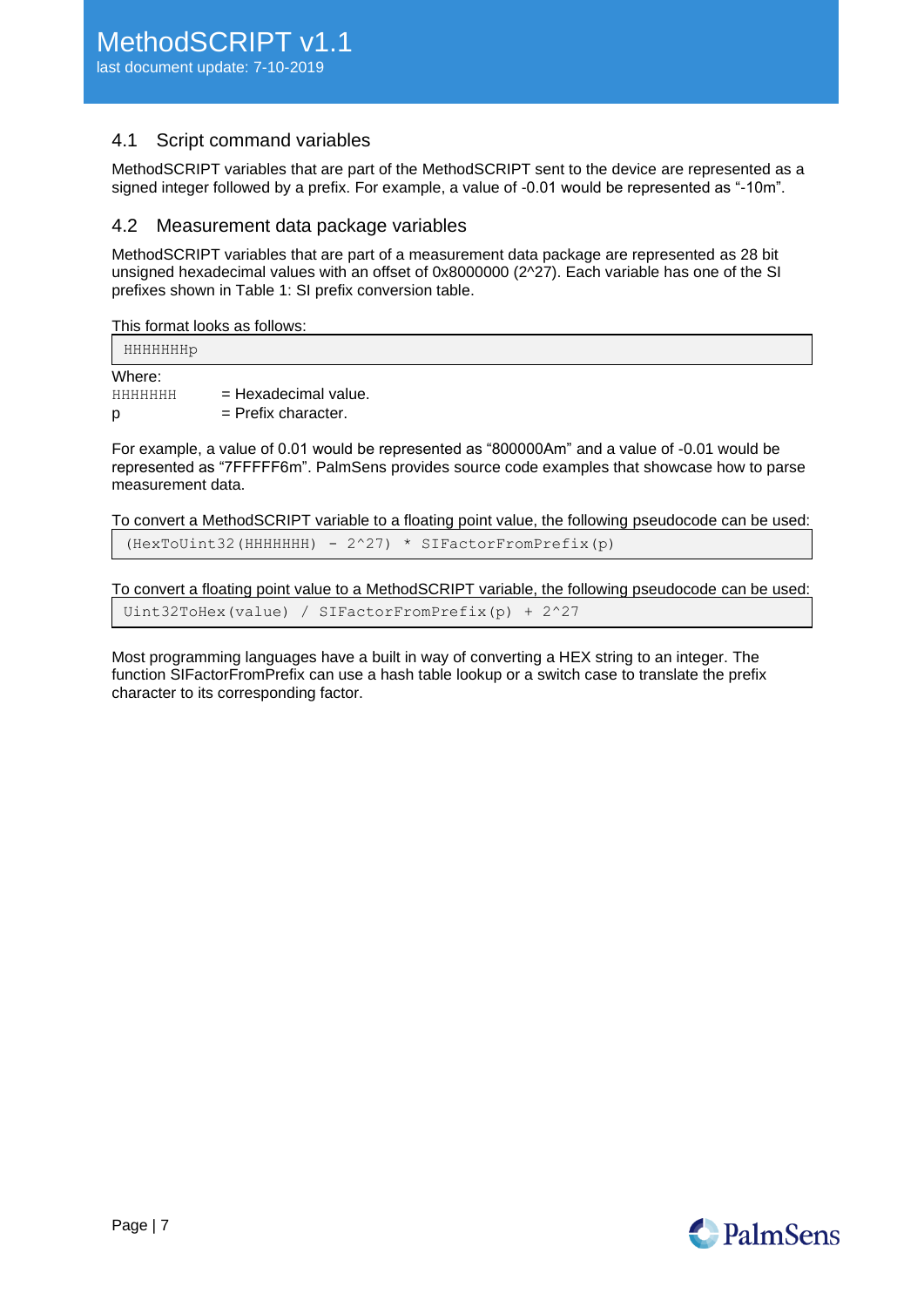# <span id="page-7-0"></span>5 Interpreting measurement data packages

# <span id="page-7-1"></span>5.1 Package format

Measurement packages consist of a header, followed by any amount of "variable" packages (each with their own "variable type"), followed by a terminating '\n' character. "Table 2: Measurement data [package format"](#page-7-3) shows this format. Section ["Variable sub package format"](#page-7-2) explains the format of the variable fields.

<span id="page-7-3"></span>

| Header | Var 1    | <b>I</b> Var separator l | Var 2    | Var separator | Var X    | <b>Term</b> |
|--------|----------|--------------------------|----------|---------------|----------|-------------|
|        | Variable |                          | Variable |               | Variable |             |

Table 2: Measurement data package format

# <span id="page-7-2"></span>5.2 Variable sub package format

The format for a variable sub package is:

| Var 1      |      | Var 1 metadata 1   Var 1 metadata X |  |
|------------|------|-------------------------------------|--|
| ttHHHHHHHp | .MVV | .MVV                                |  |

| Table 3: Variable sub package format |  |
|--------------------------------------|--|
|--------------------------------------|--|

Where:

| tt                       | $=$ Variable Type, represented as a base26 identifier that ranges from "aa" to "zz". |
|--------------------------|--------------------------------------------------------------------------------------|
|                          | Variable Types are always lower case. See section "Variable Types" for more          |
|                          | information.                                                                         |
| <b>HHHHHHHp</b>          | = MethodSCRIPT package variable. See section "Measurement data package               |
|                          | variables" for more information.                                                     |
| $\overline{\phantom{a}}$ | $=$ Metadata separator.                                                              |
| м                        | $=$ Metadata type ID, see "Table 4: Metadata types".                                 |
| V.V                      | = Metadata value as a hexadecimal value, length is determined by metadata type.      |

Metadata fields contain extra information about the variable. Each variable can have multiple metadata fields. See ["Table 4: Metadata types"](#page-7-4) for the possible metadata types.

<span id="page-7-4"></span>

| ID | <b>Name</b>      | Length | <b>Content</b>                                                                                                                                                                                                                                                                                                                                                      |
|----|------------------|--------|---------------------------------------------------------------------------------------------------------------------------------------------------------------------------------------------------------------------------------------------------------------------------------------------------------------------------------------------------------------------|
|    | <b>Status</b>    |        | $0 = OK$<br>$1 =$ timing not met (custom commands in the measurement loop took<br>too long for the specified interval of the measurement)<br>$2 =$ overload (>95% of max ADC value)<br>$4 =$ underload (<2% of max ADC value)<br>$8 =$ overload warning (>80% of max ADC value)<br>If an overload or underload is detected, the measured data can be<br>unreliable. |
| 2  | Current<br>range | 2      | Index of current range (device specific, see "Current ranges"). This<br>current range is just intended for diagnostic purposes, and is not used in<br>any calculations during parsing.                                                                                                                                                                              |

Table 4: Metadata types

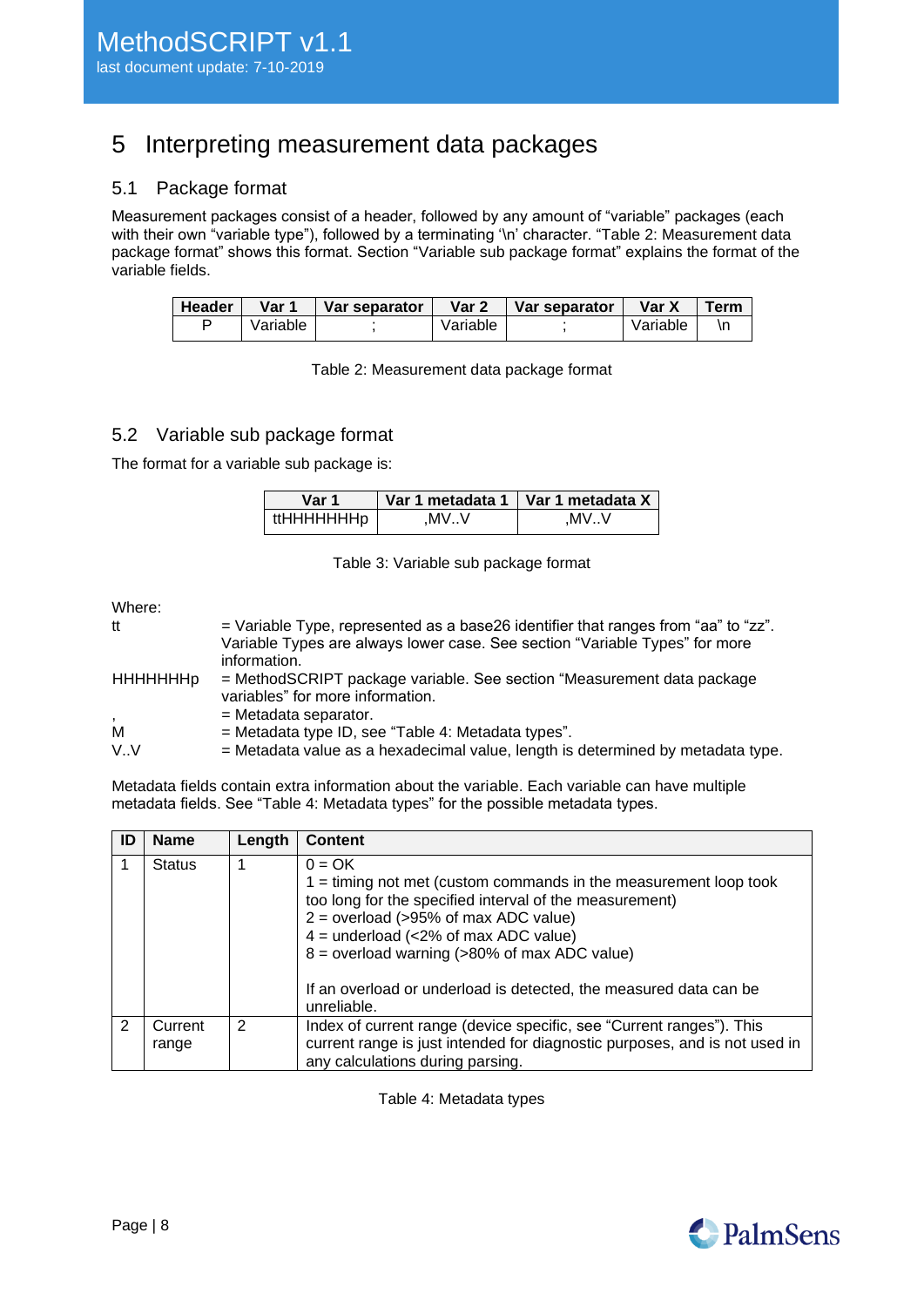# <span id="page-8-0"></span>5.3 Package parsing example

An EmStat Pico sends the following measurement data package:

Pda8000800u;ba8000800u,10,201\n

This package contains two variables: "da8000800u" and "ba8000800u,10,201".

The package "da8000800u" can be broken down as follows:

- The Variable Type is "da", this is variable type "VT\_CELL\_POTENTIAL".
- The value is "08000800 0x8000000" = 0x800 = 2048. The prefix is "u" which stands for "micro". This makes the final value 2048 uV (or 2.048 mV).
- This variable has no metadata.

The package "ba8000800u,10,201" can be broken down as follows:

- The Variable Type is "ba", this corresponds to Variable Type "VT\_CURRENT\_WE".
- The value is  $0.000800 0x8000000$ " = 0x800 = 2048. The prefix is "u" which stands for "micro". This makes the final value 2048 uA (or 2.048 mA).
- This variable has two metadata packages, the first has an ID of "1" and a value of 0, indicating it is a status package with the value "OK". The second metadata package has an ID of "2" and a value of 01. This indicates that it is a current range with the current range "1". For the EmStat Pico, this refers to the "1.95 uA" current range. This current range is just for diagnostic purposes, and is not used in any calculations during parsing.

# <span id="page-8-1"></span>6 Measurement loop commands

All techniques are implemented as "measurement loop commands". This means that the command will execute one iteration of the measurement technique. After this, all MethodSCRIPT commands within the measurement loop are executed. When all commands have been executed, the device waits for the correct timing to start the next iteration of the measurement technique and the process begins again for the next iteration.

It is possible that the script steps in the loop take more time than is available between each iteration. If this happens, the next measurement iteration is delayed. It is the responsibility of the user to ensure there is enough time between measurement iterations to execute the user commands in the loop.

# <span id="page-8-2"></span>6.1 Measurement loop example

The following example shows a typical Chrono Amperometry measurement loop:

```
#Run a measurement loop for the Chrono Amperometry technique
meas_loop_ca p c 100m 100m 2
   #These user commands are executed after one measurement
   #iteration has been done
  pck_start
  pck_add p
  pck_add c
  pck_end
   #At "end loop", the script execution halts until it is time for the
   #next measurement loop iteration
endloop
```
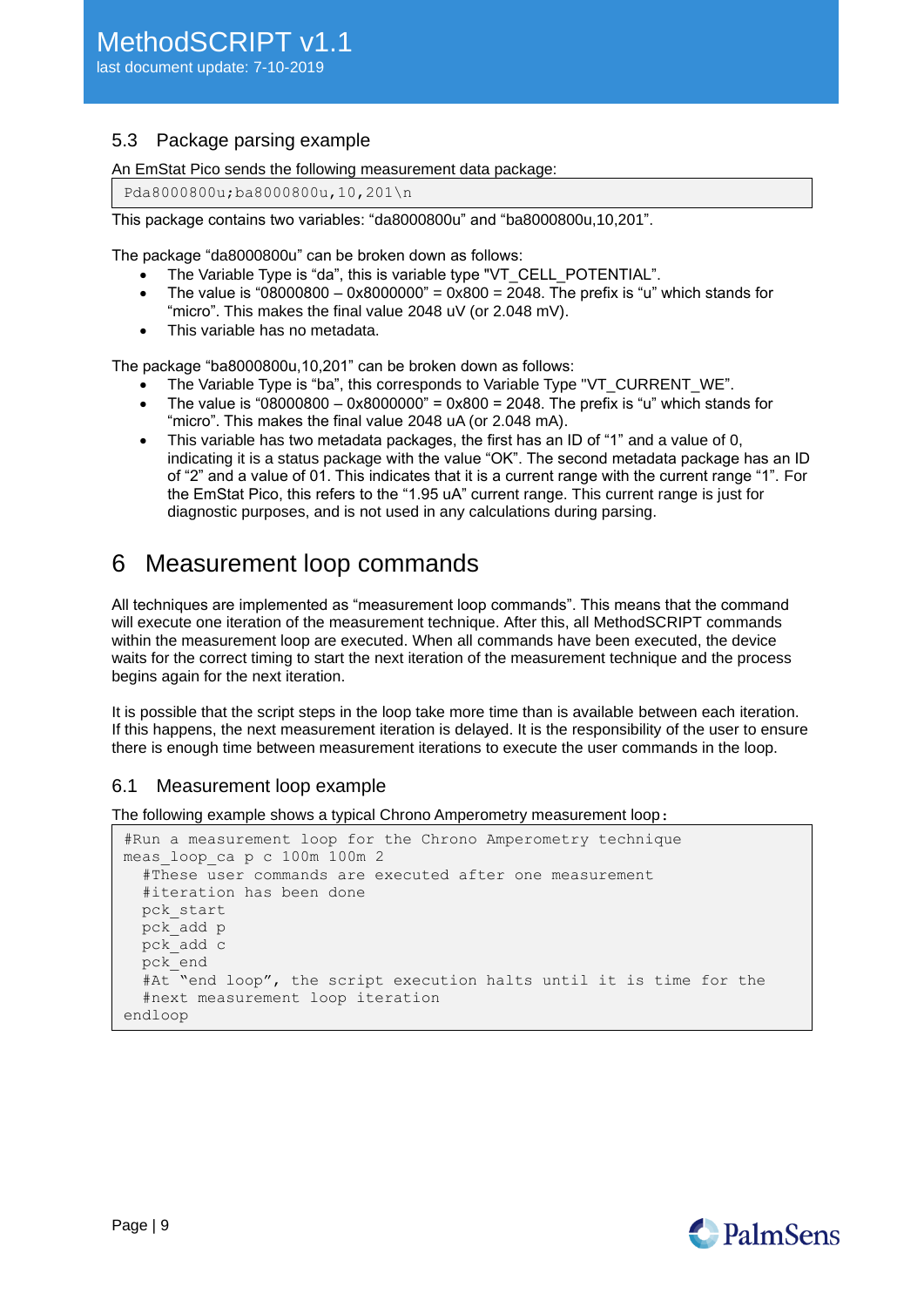# <span id="page-9-0"></span>6.2 Measurement loop output

At the start of each measurement loop, the following line is sent from the device:

#### MXXXX

#### Where:

 $M =$ The header for a measurement loop start package.

 $XXX =$  The technique ID of the measurement loop, see "Table 5: [Measurement technique ID's"](#page-9-1)

| ID   | <b>Name</b>                              |
|------|------------------------------------------|
| 0001 | <b>Linear Sweep Voltammetry</b>          |
| 0002 | <b>Differential Pulse Voltammetry</b>    |
| 0003 | Normal Pulse Voltammetry                 |
| 0005 | <b>Cyclic Voltammetry</b>                |
| 0007 | <b>Chrono Amperometry</b>                |
| 0008 | <b>Pulsed Amperometric Detection</b>     |
| 000B | <b>Open-Circuit Chrono Potentiometry</b> |
| 000D | Electrochemical Impedance Spectroscopy   |

#### Table 5: Measurement technique ID's

<span id="page-9-1"></span>When a measurement loop is completed the following line is sent:

\*

The following example shows the output of a EIS measurement loop command:

M000D

… data packages …

\*

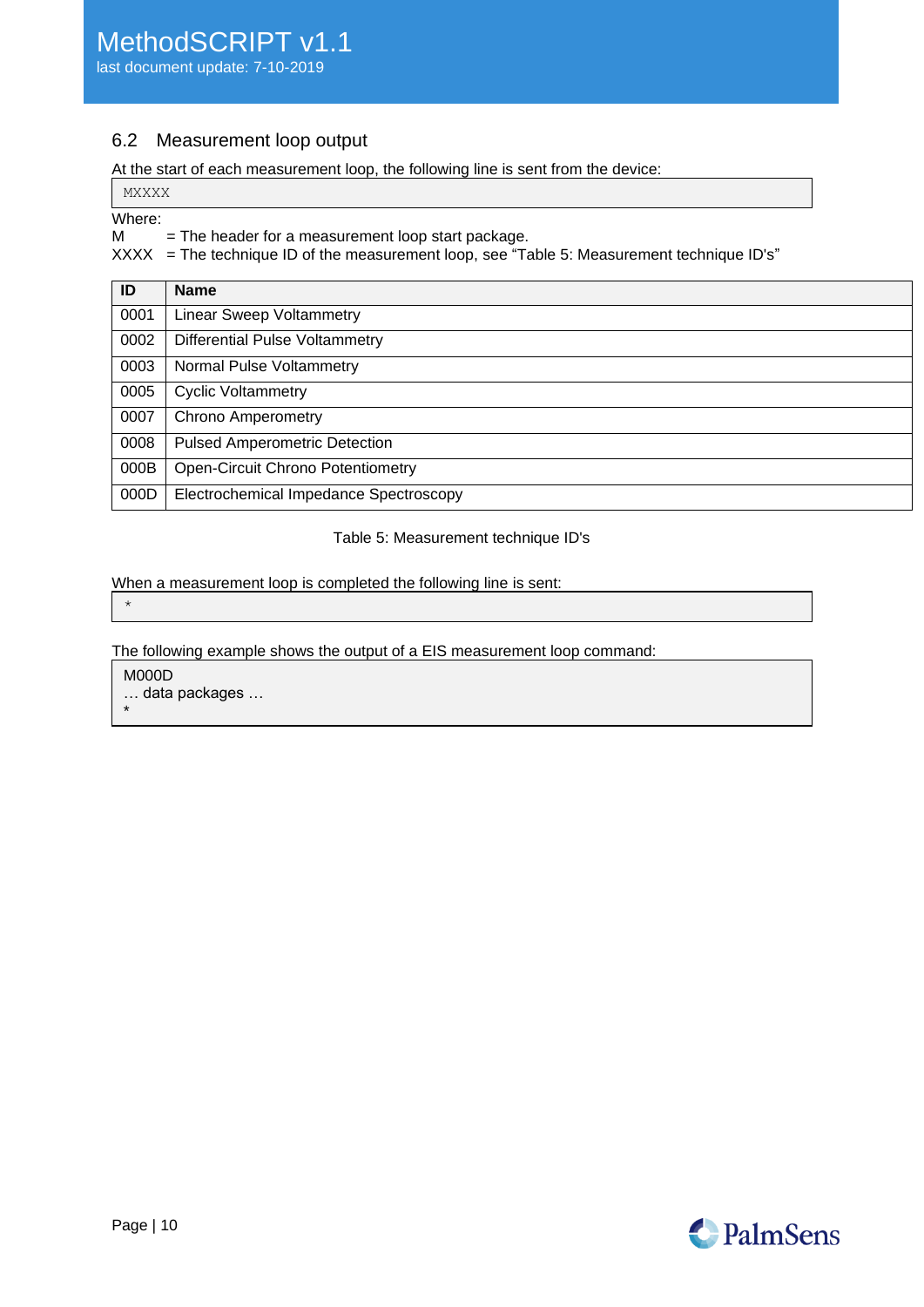# <span id="page-10-0"></span>7 Variable Types

Variable Types offer context to MethodSCRIPT variables. They communicate the unit and the origin of the variable. They are also used as an argument to some functions to measure a specific type of variable. For example, when the "meas" command is used, the type of variable to measure must be passed as an argument. [Table 6: Variable Types](#page-10-1) shows the available variable types.

| Measurable types                     | ID | Description                                  |
|--------------------------------------|----|----------------------------------------------|
| <b>VT UNKNOWN</b>                    | aa | Unknown (not initialized)                    |
| <b>VT POTENTIAL RE</b>               | ab | Measured RE voltage                          |
| VT_POTENTIAL_CE                      | ac | Measured CE voltage                          |
| VT_POTENTIAL_WE                      | ad | Measured WE voltage                          |
|                                      |    |                                              |
| VT POTENTIAL AUX1 IN                 | as | Measured aux1 voltage                        |
| VT_POTENTIAL_AUX2_IN                 | at | Measured aux2 voltage                        |
|                                      |    |                                              |
| VT_CURRENT_WE                        | ba | Measured WE current                          |
|                                      |    |                                              |
| VT_PHASE                             | cp | Measured phase                               |
| VT_IMP                               | ci | Measured impedance                           |
| <b>VT ZREAL</b>                      | CС | Measured real part of complex impedance      |
| <b>VT ZIMAG</b>                      | cd | Measured imaginary part of complex impedance |
| Appliable types                      | ID | Description                                  |
| VT CELL POTENTIAL                    | da | Set control value for cell potential         |
| <b>VT CELL CURRENT</b>               | db | Set control value for cell current           |
| VT_CELL_FREQUENCY                    | dc | Set value for frequency                      |
| <b>VT CELL AMPLITUDE</b>             | dd | Set value for ac amplitude                   |
| Generic types (reserved for<br>user) | ID | Description                                  |
| VT_CURRENT_GENERIC1                  | ha |                                              |
| VT_CURRENT_GENERIC2                  | hb |                                              |
| VT_CURRENT_GENERIC3                  | hc |                                              |
| VT_CURRENT_GENERIC4                  | hd |                                              |
| VT_POTENTIAL_GENERIC1                | ia |                                              |
| <b>VT POTENTIAL GENERIC2</b>         | ib |                                              |
| VT_POTENTIAL_GENERIC3                | ic |                                              |
| VT_POTENTIAL_GENERIC4                | id |                                              |
| VT_MISC_GENERIC1                     | ja |                                              |
| VT_MISC_GENERIC2                     | jb |                                              |
| VT_MISC_GENERIC3                     | jc |                                              |
| VT_MISC_GENERIC4                     | jd |                                              |

<span id="page-10-1"></span>Table 6: Variable Types

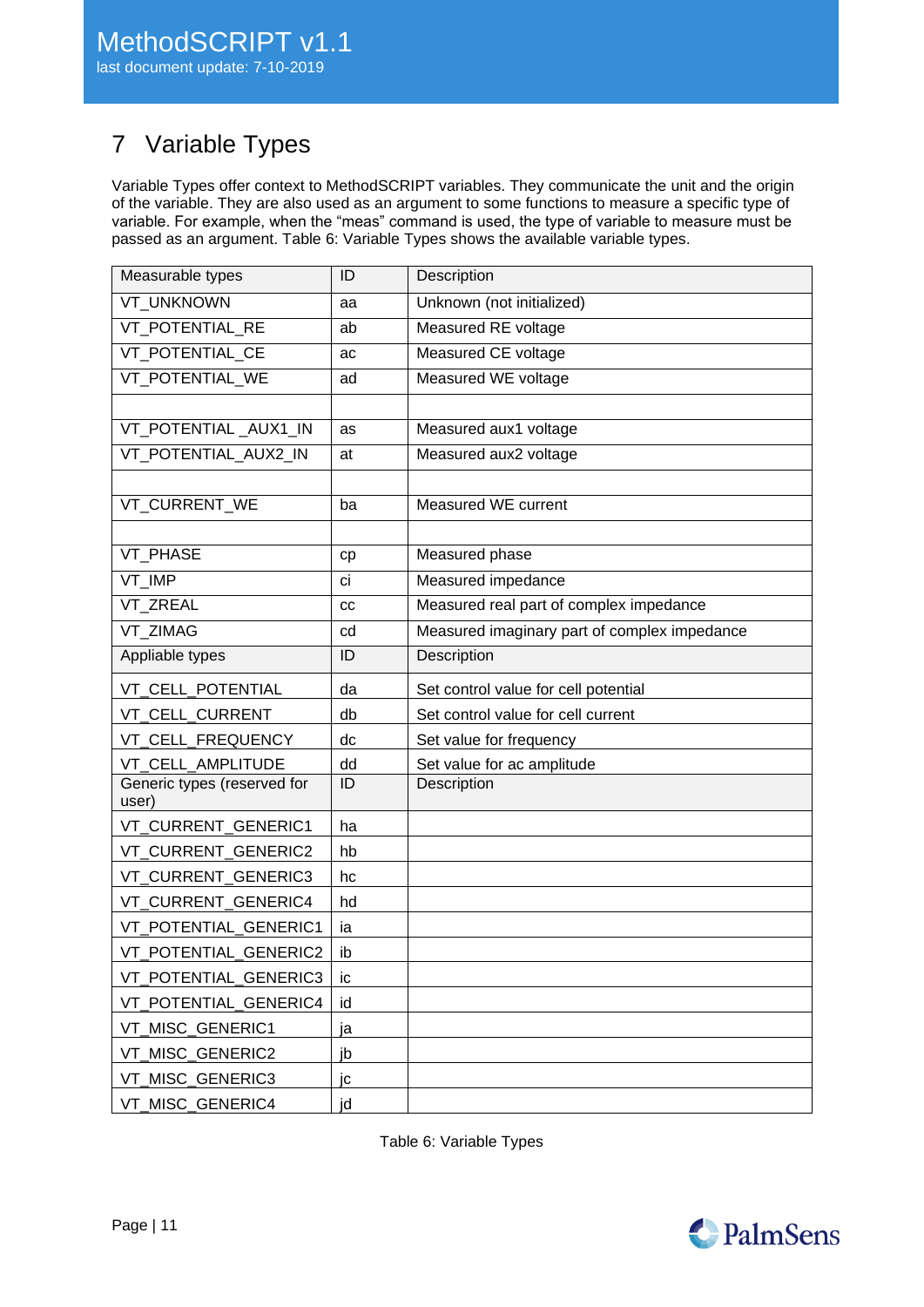# <span id="page-11-0"></span>8 Script argument types

## <span id="page-11-1"></span>8.1 var

The argument "var" is a reference to a MethodSCRIPT variable. Variables can be changed during runtime.

## <span id="page-11-2"></span>8.2 literal

<span id="page-11-3"></span>A literal is a constant value argument, it cannot change during runtime.

## 8.3 var\_type

<span id="page-11-4"></span>See section ["Variable Types"](#page-10-0)

## 8.4 integer (int8, int16, int32, uint8, uint16, uint32)

<span id="page-11-5"></span>These are integer constants, these cannot be changed and do not accept SI prefixes.

## 8.5 comparator

Comparator operator for Boolean logic, these include:

- The equals operator "=="
- The not equals operator "!="
- The greater than operator ">"
- The greater than or equal to operator ">="
- The smaller than operator "<"
- The smaller than or equal to operator "<="

## <span id="page-11-6"></span>8.6 string

<span id="page-11-7"></span>A string constant argument, a string is always encapsulated in double quotes (").

## 8.7 Optional arguments

<span id="page-11-8"></span>Some commands can have optional arguments to extend their functionality. For example most techniques support the use of a second working electrode (bipot or poly\_we). See chapter ["Optional](#page-12-0)  [arguments"](#page-12-0) for detailed information.

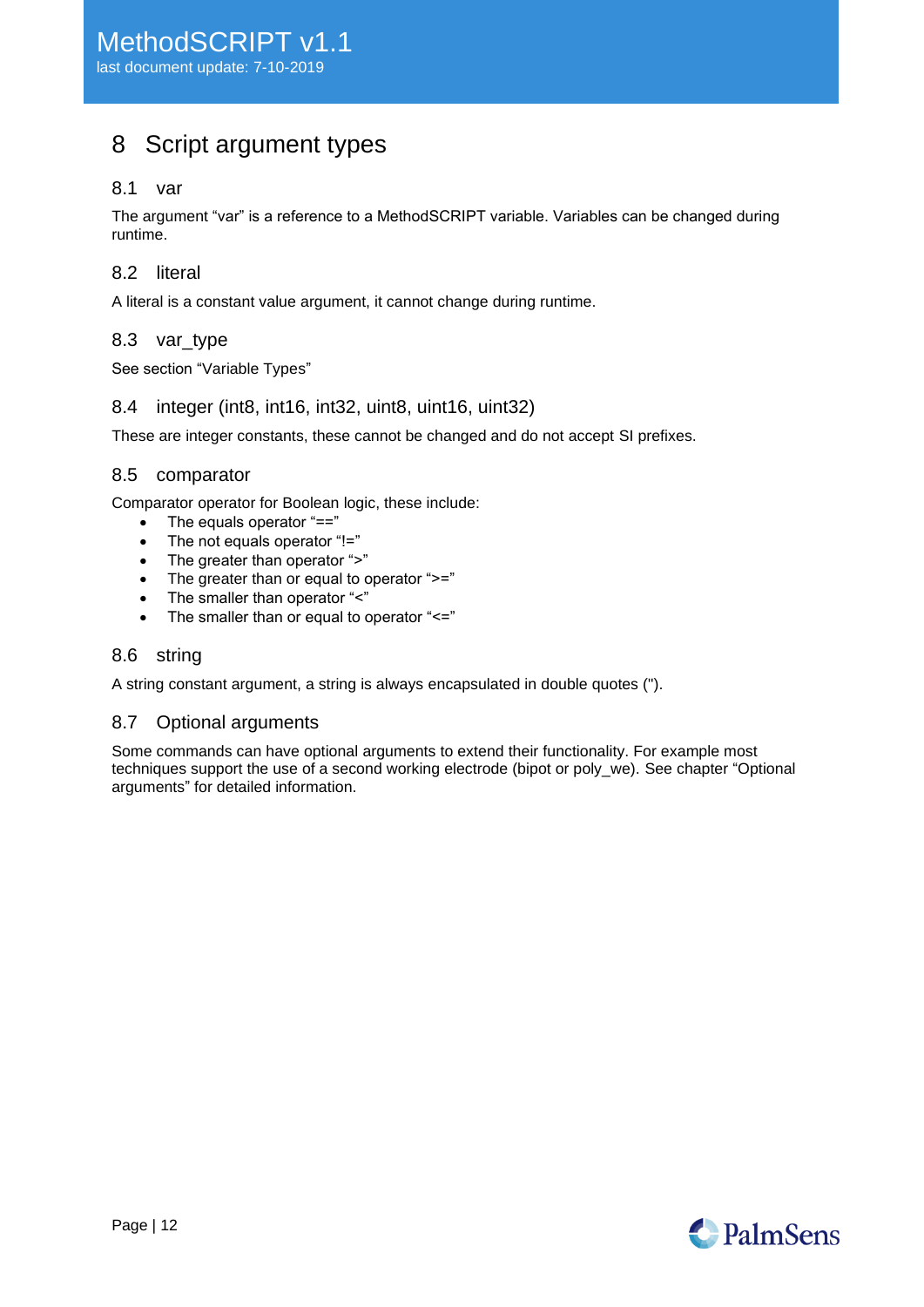# <span id="page-12-0"></span>9 Optional arguments

Optional arguments are added after the last mandatory argument. The format is "cmd\_name(arg1 arg2 arg3 ..)"

## <span id="page-12-1"></span>9.1 poly\_we

#### *Arguments*

| Name           | <b>vpe</b> |                                                   |
|----------------|------------|---------------------------------------------------|
| Channel        | uint8      | Channel of the additional working electrode       |
| Output current | var        | Output variable to store the measured current in. |

#### *Example*

```
e
#declare variable for output potential
var p
#declare variable for output current of main WE
var c
#declare variable for output current of secondary WE
var b
#enable bipot on ch 1
set pgstat chan 1
#set the selected channel to bipot mode
set pgstat mode 5
#set bp mode to offset or constant
set poly we mode 1
#set offset or constant voltage
set_e 100m
#set the current-range of the secondary WE
set cr 1u
#switch back to do actual measurement on ch 0
set pgstat chan 0
#set the main WE channel to low speed mode
set pgstat mode 2
set cr 1u
set pot range 0m 0m
set_max_bandwidth 500
set_e -500m
cell_on
wait 1
#LSV measurement using channel 0 as WE1 and channel 1 as WE2
#WE2 current is stored in var b
meas loop lsv p c -500m 500m 5m 100m poly we(1 b)
   pck start
    pck_add p 
    pck_add c
    pck_add b
    pck_end
endloop
cell_off
```
Perform an LSV measurement and send a data packet for every iteration. The data packet contains the set potential (p), the measured current of the main WE (c) and the measured current of the secondary WE (b). The LSV performs a potential scan from -500 mV to 500 mV with steps of 10 mV at a rate of 100 mV/s. This results in a total of 101 data points at a rate of 10 points per second.

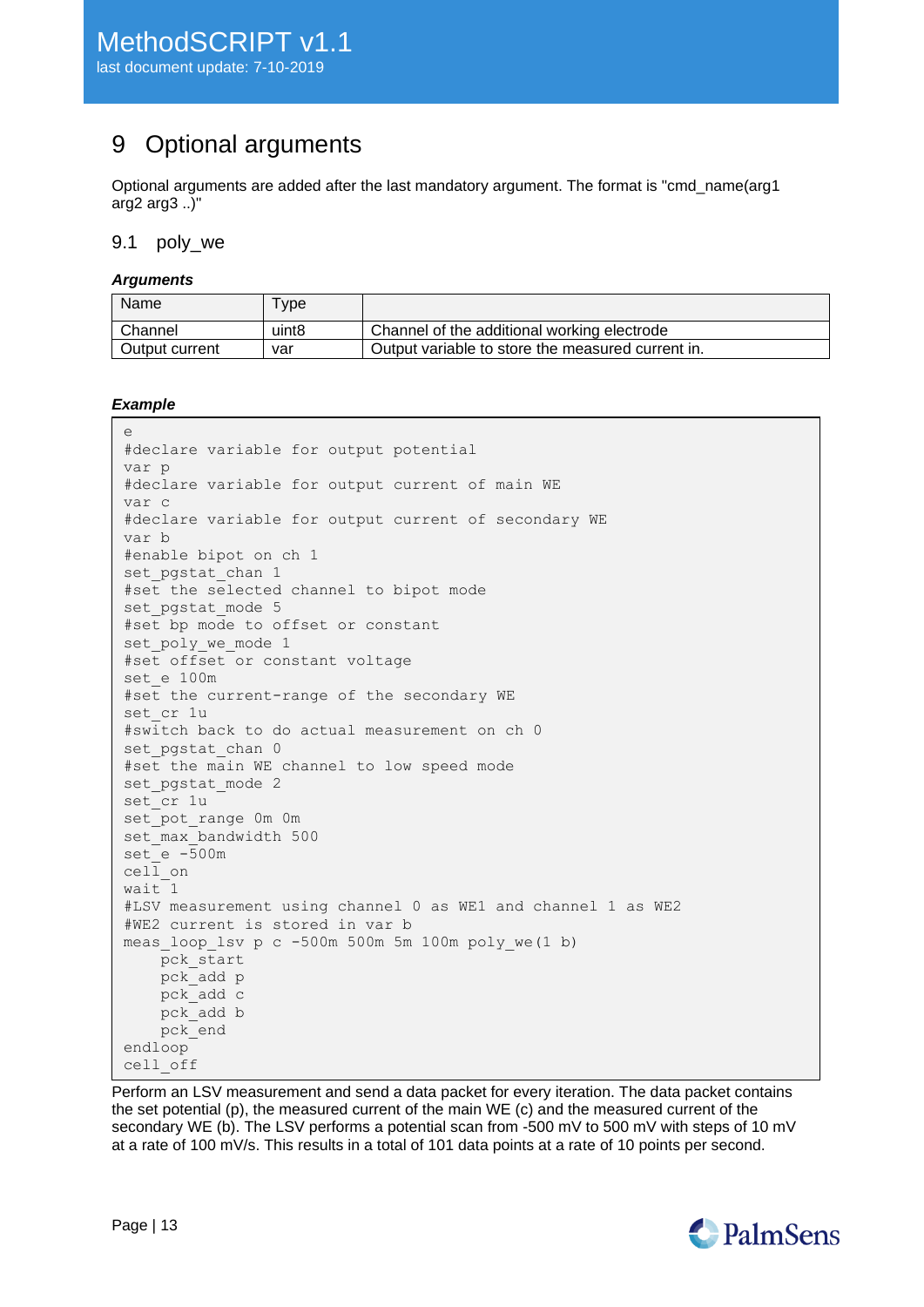# <span id="page-13-0"></span>10 Tags

A script can have optional tags (or labels) to direct the execution flow in case of an event like aborting a running script.

# <span id="page-13-1"></span>10.1 Supported tags

| Name           | Description                                                                                                                 |
|----------------|-----------------------------------------------------------------------------------------------------------------------------|
| I on finished: | The commands after this this tag will be execute when the script<br>is aborted, or normal script execution reaches the tag. |

# <span id="page-13-2"></span>10.2 on\_finished:

## *Example*

```
meas_loop_eis h r j 10m 200k 100 17 0
pck start
pck_add h
pck_add r
pck_add j
pck_end
endloop
on finished:
cell_off
```
The cell will be switched off when the EIS loop is finished or the script is aborted during the EIS loop. If a runtime script error occurs, these commands will not be executed.

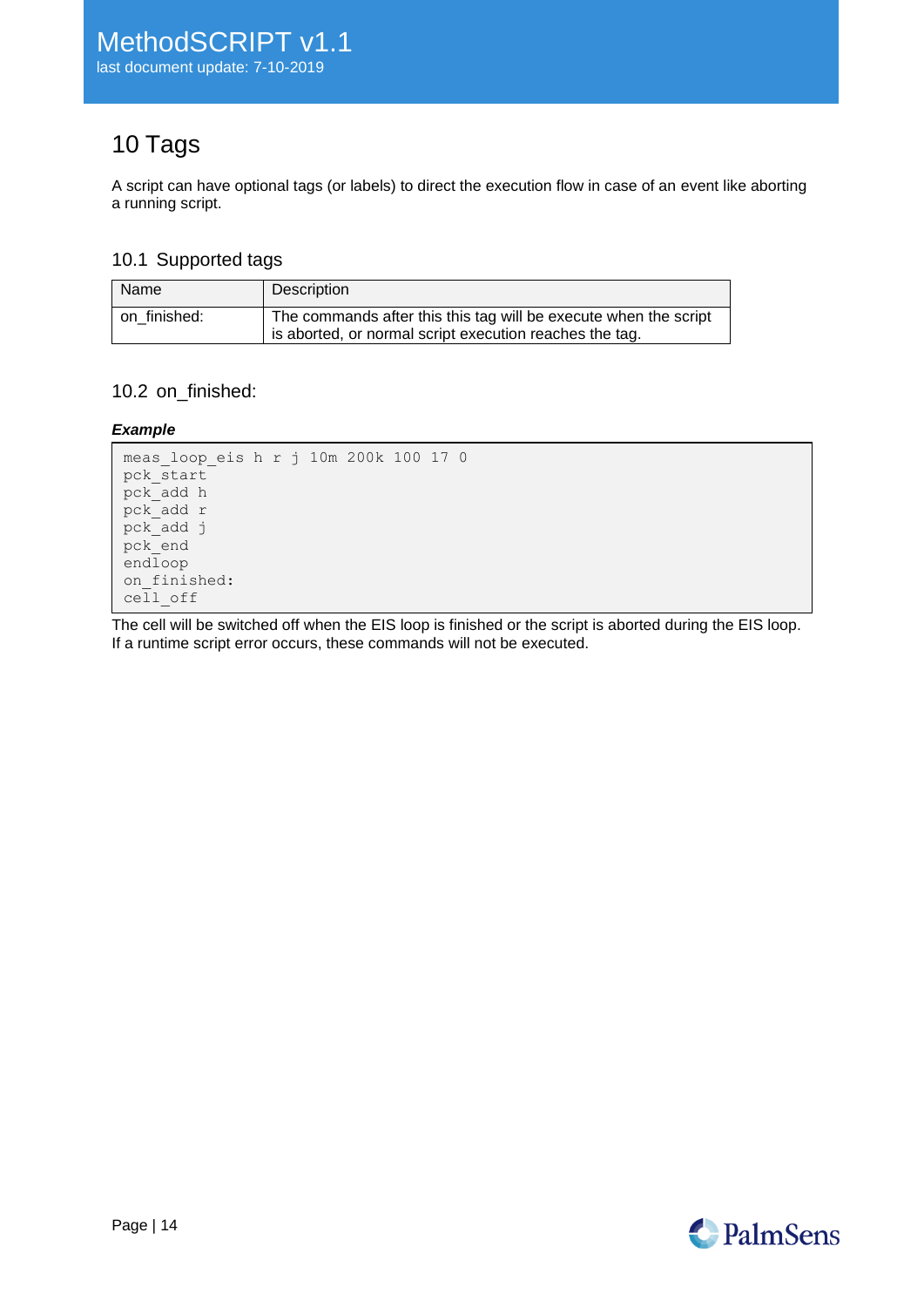# <span id="page-14-0"></span>11 Script commands

# <span id="page-14-1"></span>11.1 var

Declare a variable. All variables must be declared before use. Currently only names that consist of 1 lower case character are allowed.

#### *Arguments*

| Name             | ype |                           |
|------------------|-----|---------------------------|
| Variable<br>name | var | Variable reference (a-z). |

#### *Example*

| var a |  |
|-------|--|
|-------|--|

<span id="page-14-2"></span>Declare variable with name "a".

## 11.2 store\_var

Store a value in a variable. This value can be referenced in following commands.

#### *Arguments*

| Name             | ype      |                                                                   |
|------------------|----------|-------------------------------------------------------------------|
| Variable<br>name | var      | Variable reference.                                               |
|                  |          |                                                                   |
| Value            | literal  | Literal value to store in the variable.                           |
| Variable Type    | var_type | The type identifier for this value, see section "Variable Types". |

#### *Example*

store\_var i 200 ja

Store a value of 200 in the variable 'i'. This value is of type: "VT\_MISC\_GENERIC1".

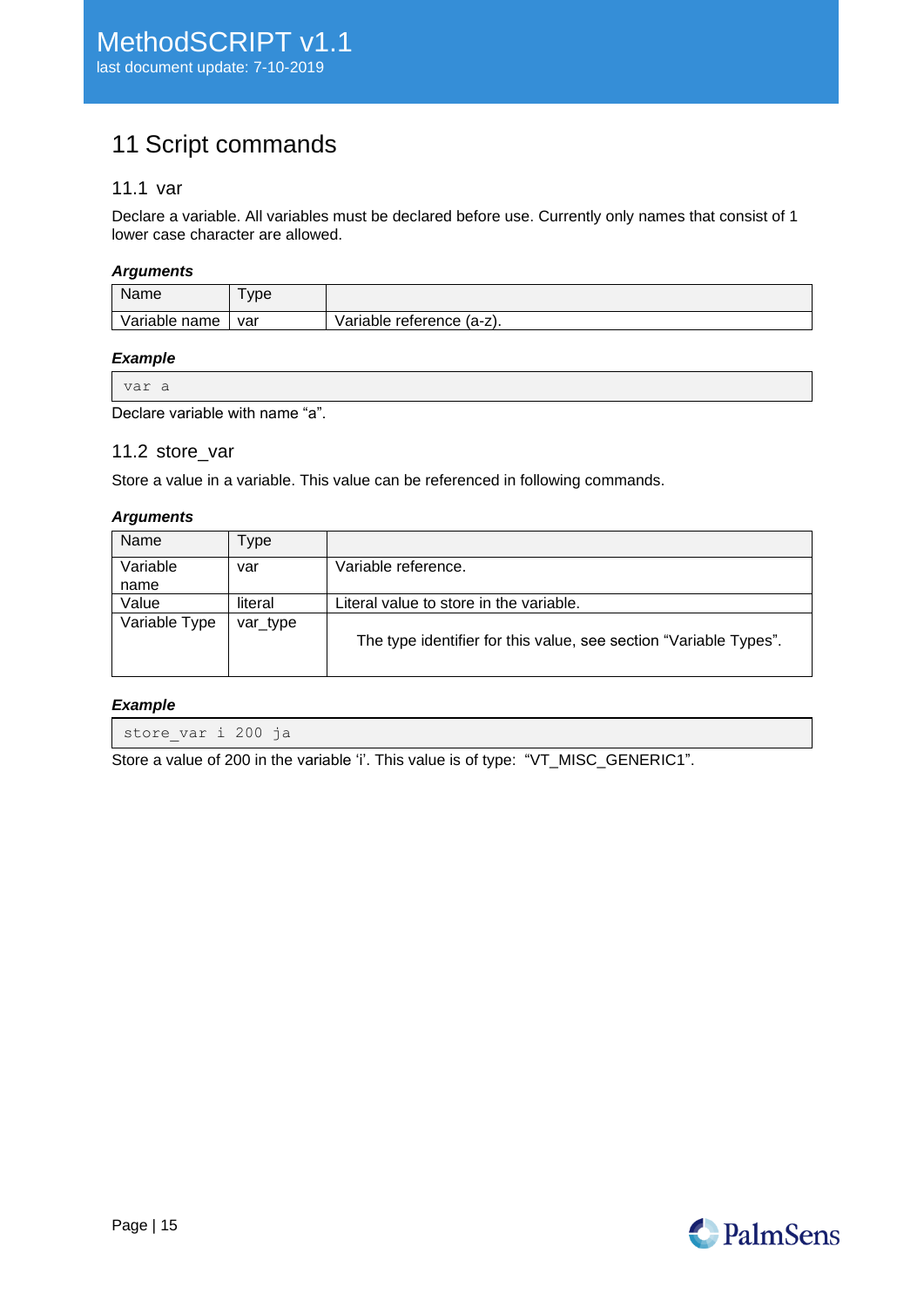## <span id="page-15-0"></span>11.3 copy\_var

Copies value from the source address to the destination address.

### *Arguments*

| Name                    | "ype |                                  |
|-------------------------|------|----------------------------------|
| Source variable         | var  | Variable reference to copy from. |
| Destination<br>variable | var  | Variable reference to copy to.   |

#### *Example*

| $\overline{\phantom{0}}$<br>wouy var<br>. <u>.</u> |
|----------------------------------------------------|
|----------------------------------------------------|

<span id="page-15-1"></span>Copies the variable 'i' to 'j'.

## 11.4 add\_var

Add "lhs" to "rhs" and store the result in "lhs". Metadata of lhs is maintained.

## *Arguments*

| Name | vpe           |                                              |
|------|---------------|----------------------------------------------|
| Lhs  | var           | The lhs variable, the result is stored here. |
| Rhs  | var / literal | Literal or variable to add to lhs var.       |

## *Example*

| add var i 1 |  |          |  |  |
|-------------|--|----------|--|--|
| .           |  | $\cdots$ |  |  |

<span id="page-15-2"></span>Adds 1 to variable 'i' and stores it to 'i'.

## 11.5 sub\_var

Subtract "rhs" from "lhs" and store the result in "lhs". Metadata of lhs is maintained.

#### *Arguments*

| Name | vpe           |                                               |
|------|---------------|-----------------------------------------------|
| Lhs  | var           | The lhs variable, the result is stored here.  |
| Rhs  | var / literal | Literal or variable to subtract from lhs var. |

### *Example*

Subtracts 1 from the variable 'i' and stores it to 'i'

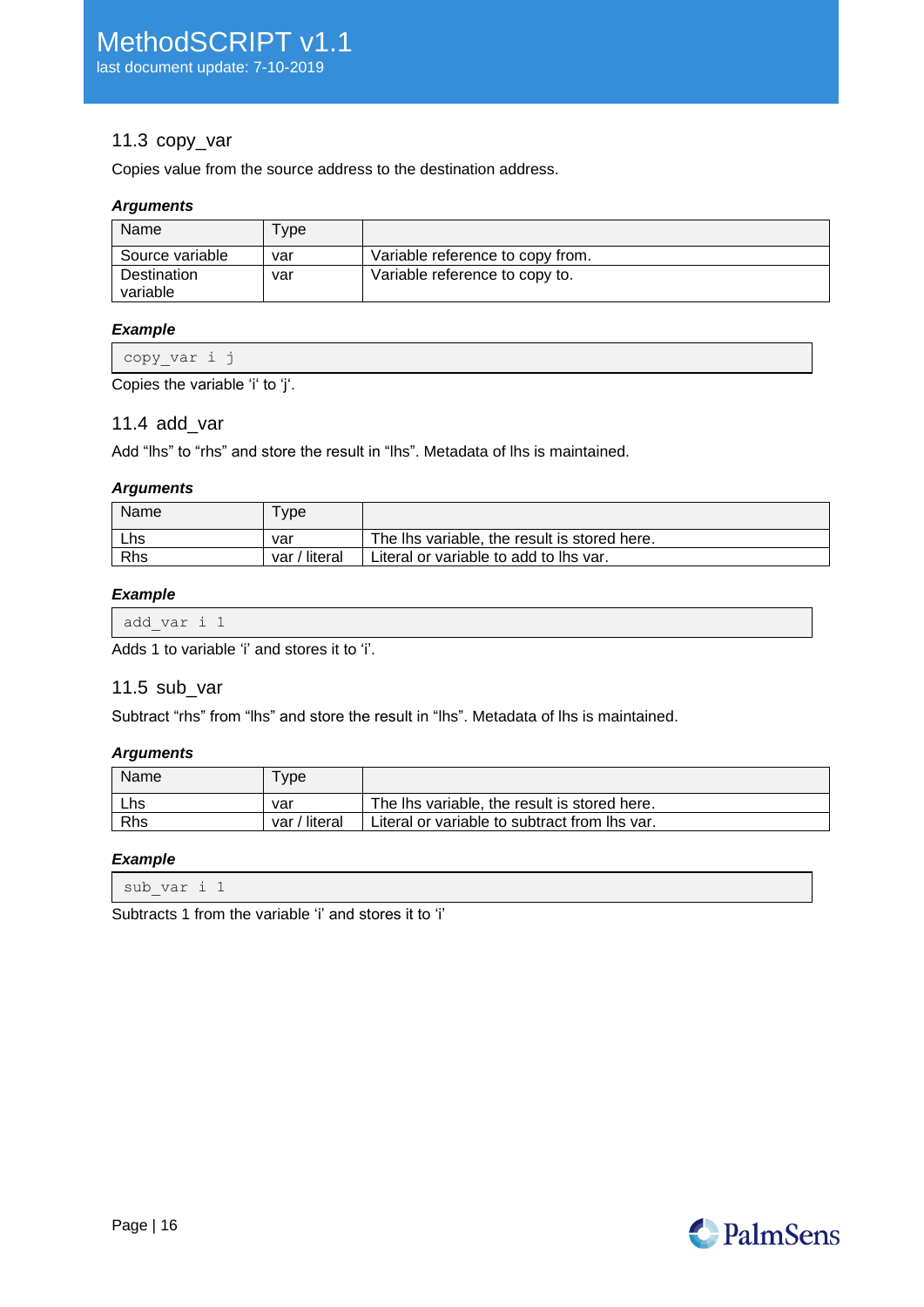# <span id="page-16-0"></span>11.6 mul\_var

Multiply "lhs" with "rhs" and store the result in "lhs". Metadata of lhs is maintained.

## *Arguments*

| Name | vpe           |                                              |
|------|---------------|----------------------------------------------|
| Lhs  | var           | The lhs variable, the result is stored here. |
| Rhs  | var / literal | Literal or variable to multiply lhs by.      |

## *Example*

|  | mul var i 1500m |
|--|-----------------|
|  |                 |

<span id="page-16-1"></span>Multiplies the variable 'i' with 1.5 and stores it to 'i'

## 11.7 div\_var

Divide "lhs" by "rhs" and store the result in "lhs". Metadata of lhs is maintained.

#### *Arguments*

| Name | vpe           |                                              |
|------|---------------|----------------------------------------------|
| Lhs  | var           | The lhs variable, the result is stored here. |
| Rhs  | var / literal | Literal or variable to divide lhs by.        |

#### *Example*

|--|

<span id="page-16-2"></span>Divides the variable 'i' by 1.5 and stores it to 'i'

## 11.8 set\_e

Apply a variable or literal as the cell potential. This determines the potential (WE vs RE). The potential is limited by the potential range of the currently active "pgstat mode" see section ["PGStat mode](#page-38-1)  [properties"](#page-38-1).

#### *Arguments*

| Name      | <b>vpe</b>       |                                       |
|-----------|------------------|---------------------------------------|
| Potential | ' literal<br>var | The cell potential to apply in volts. |

## *Example*

```
set_e 100m
```
<span id="page-16-3"></span>Sets control value for the potentiostat loop to 0.1V.

## 11.9 wait

Wait for the specified amount of time.

#### *Arguments*

| Name | vpe            |                                        |
|------|----------------|----------------------------------------|
| Time | literal<br>var | The amount of time to wait in seconds. |

#### *Example*

Wait 100 milliseconds.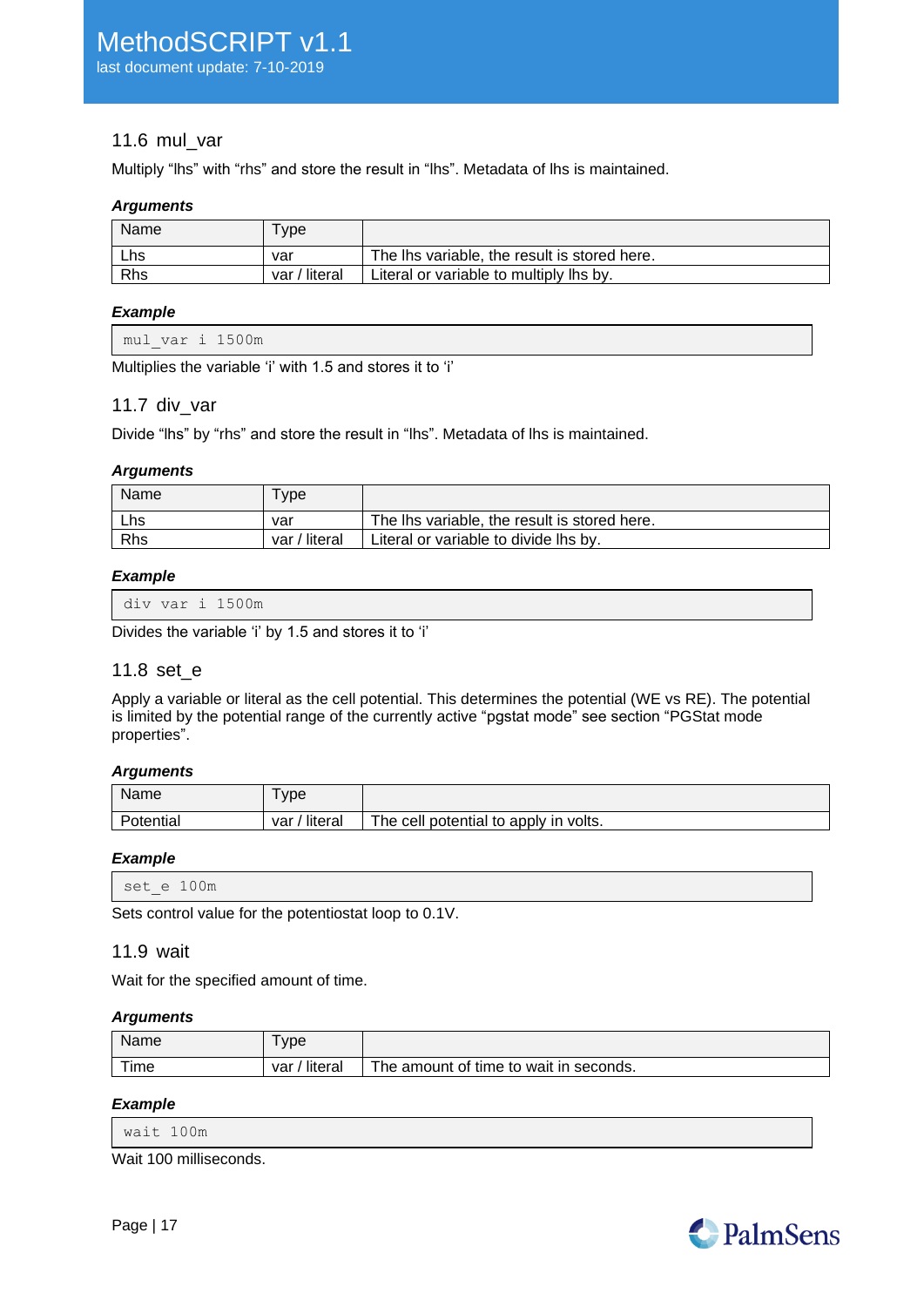# <span id="page-17-0"></span>11.10 loop

Repeat all commands up to the next "endloop" until the specified condition is matched. All loops must be terminated with an "endloop".

### *Arguments*

| Name                         | i ype         |                                                           |
|------------------------------|---------------|-----------------------------------------------------------|
| Stop condition<br>lhs        | var / literal | Literal or variable to be compared with the rhs variable. |
| Stop condition<br>comparator | comparator    | Literal value to store in the variable.                   |
| Stop condition<br>rhs        | var / literal | Literal or variable to be compared with the lhs variable. |

## *Example*

```
var i
store var i 0 aa
loop \overline{i} < 10
add_var i 1
endloop
```
<span id="page-17-1"></span>Add 1 to i until variable "i" reaches 10.

## 11.11 endloop

Signals the end of a loop, see ["loop"](#page-17-0) command.

## *Arguments*

<span id="page-17-2"></span>No arguments.

# 11.12 meas

Measure a datapoint of the specified type and store the result as a variable. The datapoint will be averaged for the specified amount of time at the maximum available sampling rate.

#### *Arguments*

| Name            | Type             |                                                                |
|-----------------|------------------|----------------------------------------------------------------|
| Time to measure | var /<br>literal | The amount of time to spend averaging measured data.           |
| Destination     | var              | Variable to store the measured data in.                        |
| Var type        | var_type         | The type of variable to measure, see section "Variable Types". |

#### *Example*

meas 100m c ba

Measure the signal with the var\_type: ba (VT\_CURRENT\_WE) for 100ms and store the result in the variable 'c'.

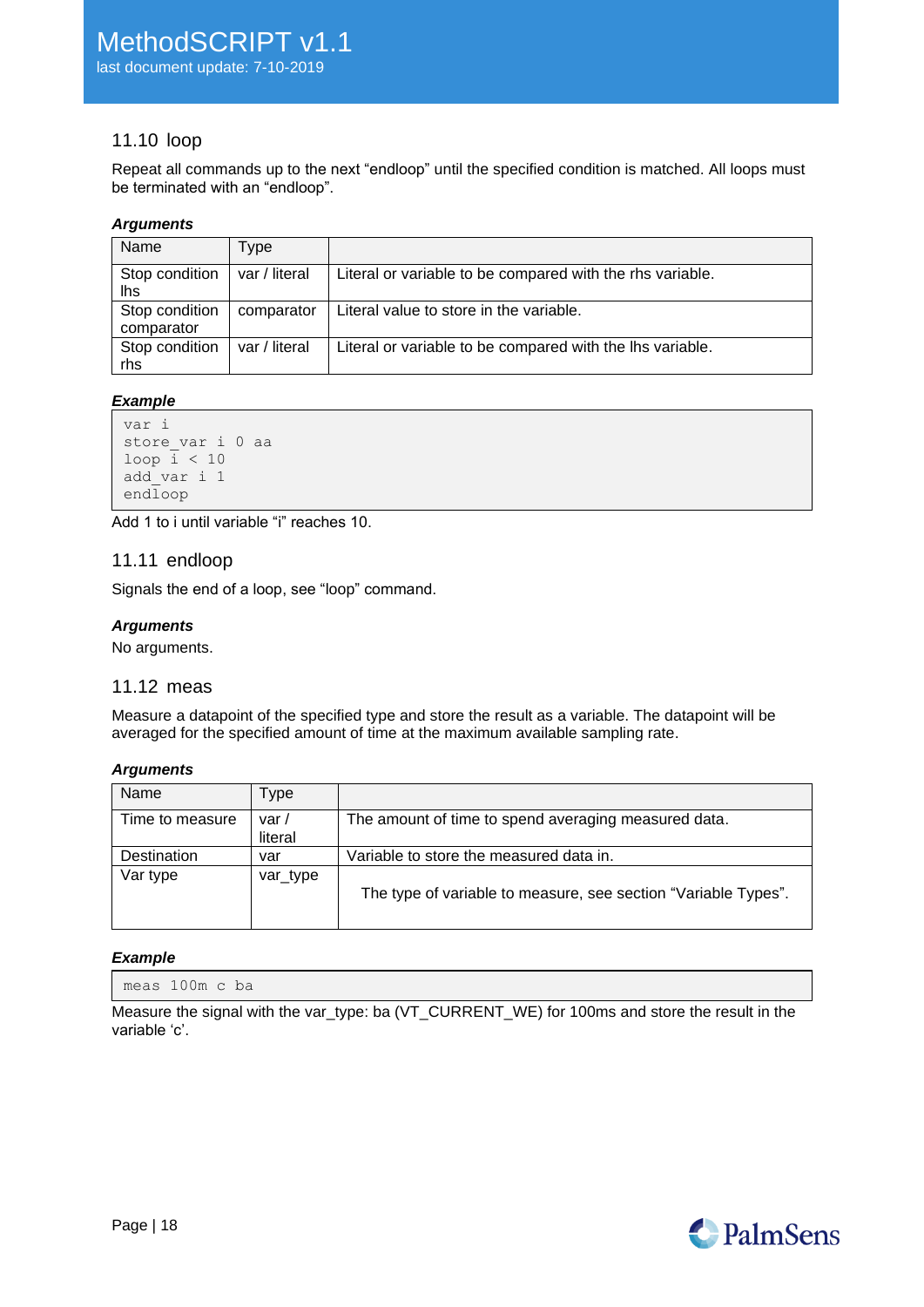## <span id="page-18-0"></span>11.13 meas loop lsv

Perform a Linear Sweep Voltammetry (LSV) measurement and store the resulting current in a variable. An LSV measurement scans a potential range in small steps and measures the current at each step.

This is a measurement loop function and needs to be terminated with an endloop command. Refer to section ["Measurement loop"](#page-8-1) for more information.

#### *Arguments*

| Name                      | <b>Type</b>      |                                                                                                                                                                                                                                       |
|---------------------------|------------------|---------------------------------------------------------------------------------------------------------------------------------------------------------------------------------------------------------------------------------------|
| Output potential          | var              | Output variable to store the set potential for this iteration.                                                                                                                                                                        |
| Output current            | var              | Output variable to store the measured current in.                                                                                                                                                                                     |
| Begin potential           | var / literal    | The begin potential for the LSV technique.                                                                                                                                                                                            |
| End potential             | var / literal    | The end potential for the LSV technique.                                                                                                                                                                                              |
| Step potential            | var / literal    | The potential increase for each step. Affects the amount of<br>data points per second, together with the scan rate. This is an<br>absolute step. The direction of the scan is determined by<br>"Begin potential" and "End potential". |
| Scan rate                 | var / literal    | The scan rate of the LSV technique. This is the speed at which<br>the applied potential is ramped in V/s. Can only be positive.                                                                                                       |
| <opt. argument=""></opt.> | Optional<br>arg. | See chapter 0 for detailed information                                                                                                                                                                                                |

#### *Example*

```
meas_loop_lsv p c -500m 500m 10m 100m
pck_start
pck_add p
pck_add c
pck_end
endloop
```
Perform an LSV measurement and send a data packet for every iteration. The data packet contains the set potential and measured current. The LSV performs a potential scan from -500 mV to 500 mV with steps of 10 mV at a rate of 100 mV/s. This results in a total of 101 data points at a rate of 10 points per second.

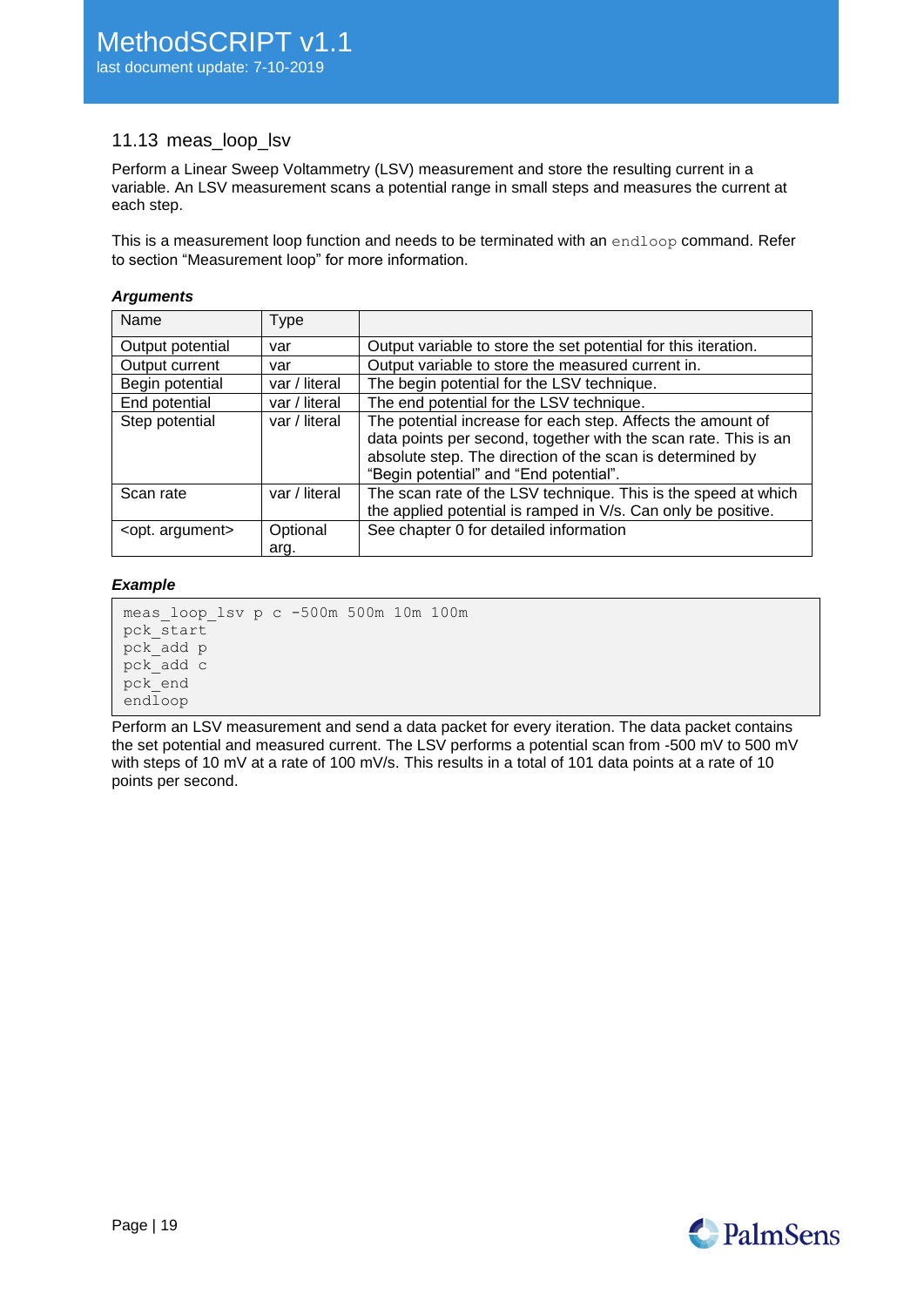## <span id="page-19-0"></span>11.14 meas loop cv

Perform a Cyclic Voltammetry (CV) measurement. In a CV measurement, the potential is stepped from the begin potential to the vertex 1 potential, then the direction is reversed and the potential is stepped to the vertex 2 potential and finally the direction is reversed again and the potential is stepped back to the begin potential. The current is measured at each step.

This is a measurement loop function and needs to be terminated with an endloop command. Refer to section ["Measurement loop"](#page-8-1) for more information.

#### *Arguments*

| Name                      | Type          |                                                                   |
|---------------------------|---------------|-------------------------------------------------------------------|
| Output potential          | var           | Output variable to store the set potential for this iteration.    |
| Output current            | var           | Output variable to store the measured current in.                 |
| Begin potential           | var / literal | The begin potential for the CV technique.                         |
| Vertex 1 potential        | var / literal | The vertex 1 potential. First potential where direction reverses. |
| Vertex 2 potential        | var / literal | The vertex 2 potential. Second potential where direction          |
|                           |               | reverses.                                                         |
| Step potential            | var / literal | The potential increase for each step. Affects the amount of       |
|                           |               | data points per second, together with the scan rate. This is an   |
|                           |               | absolute step that does not affect the direction of the scan.     |
| Scan rate                 | var / literal | The scan rate of the CV technique. This is the speed at which     |
|                           |               | the applied potential is ramped in V/s. Can only be positive.     |
| <opt. argument=""></opt.> | Optional      | See chapter 0 for detailed information                            |
|                           | arg.          |                                                                   |

#### *Example*

meas\_loop\_cv p c 0 500m -500m 10m 100m pck\_start pck\_add p pck\_add c pck\_end endloop

Perform a CV measurement and send a data packet for every iteration. The data packet contains the set potential and measured current. The CV performs a potential scan from 0 mV to 500 mV to -500 mV to 0 mV. The steps of 10 mV at a rate of 100 mV/s. This results in a total of 201 data points at a rate of 10 points per second.

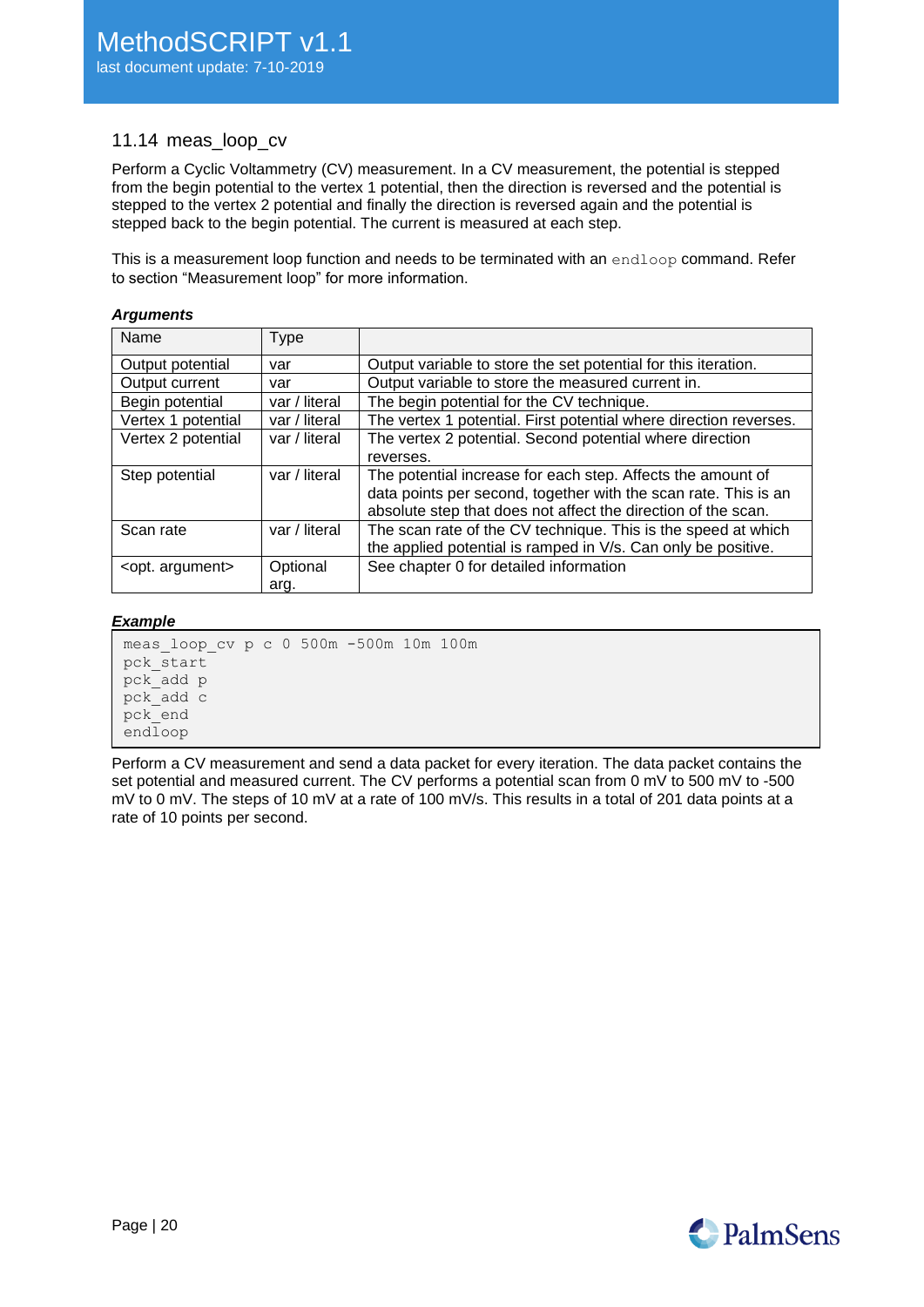# <span id="page-20-0"></span>11.15 meas\_loop\_dpv

Perform a Differential Pulse Voltammetry (DPV) measurement. In a DPV measurement, the potential is stepped from the begin potential to the end potential. At each step, the current (reverse current) is measured, then a potential pulse is applied and the current (forward current) is measured. The forward current minus the reverse current is stored in the "Output current" variable.

This is a measurement loop function and needs to be terminated with an endloop command. Refer to section ["Measurement loop"](#page-8-1) for more information.

#### *Arguments*

| Name                      | Type             |                                                                                                                                                        |
|---------------------------|------------------|--------------------------------------------------------------------------------------------------------------------------------------------------------|
| Output potential          | var              | Output variable to store the set potential for this iteration.                                                                                         |
| Output current            | var              | Output variable to store "forward current – reverse current" in.                                                                                       |
| Begin potential           | var / literal    | The begin potential for the potential scan.                                                                                                            |
| End potential             | var / literal    | The end potential for the potential scan.                                                                                                              |
| Step potential            | var / literal    | The potential increase for each step. Affects the amount of<br>data points per second, together with the scan rate. This is an                         |
|                           |                  | absolute step that does not affect the direction of the scan.                                                                                          |
| Pulse potential           | var / literal    | The potential of the pulse. This is added to the currently<br>applied potential during a step.                                                         |
| Pulse time                | var / literal    | The time the pulse should be applied.                                                                                                                  |
| Scan rate                 | var / literal    | The speed at which the applied potential is ramped in V/s. Can<br>only be positive. Scan rate must be lower than "Step potential /<br>Pulse time / 2". |
| <opt. argument=""></opt.> | Optional<br>arg. | See chapter 0 for detailed information                                                                                                                 |

#### *Example*

meas\_loop\_dpv p c -500m 500m 10m 20m 5m 100m pck start pck\_add p pck\_add c pck\_end endloop

Perform a DPV measurement and send a data packet for every iteration. The data packet contains the set potential and "forward current – reverse current". The DPV performs a potential scan from - 500 mV to 500 mV with steps of 10 mV at a rate of 100 mV/s. This results in a total of 101 data points at a rate of 10 points per second. At every step a pulse of 20mV is applied for 5ms

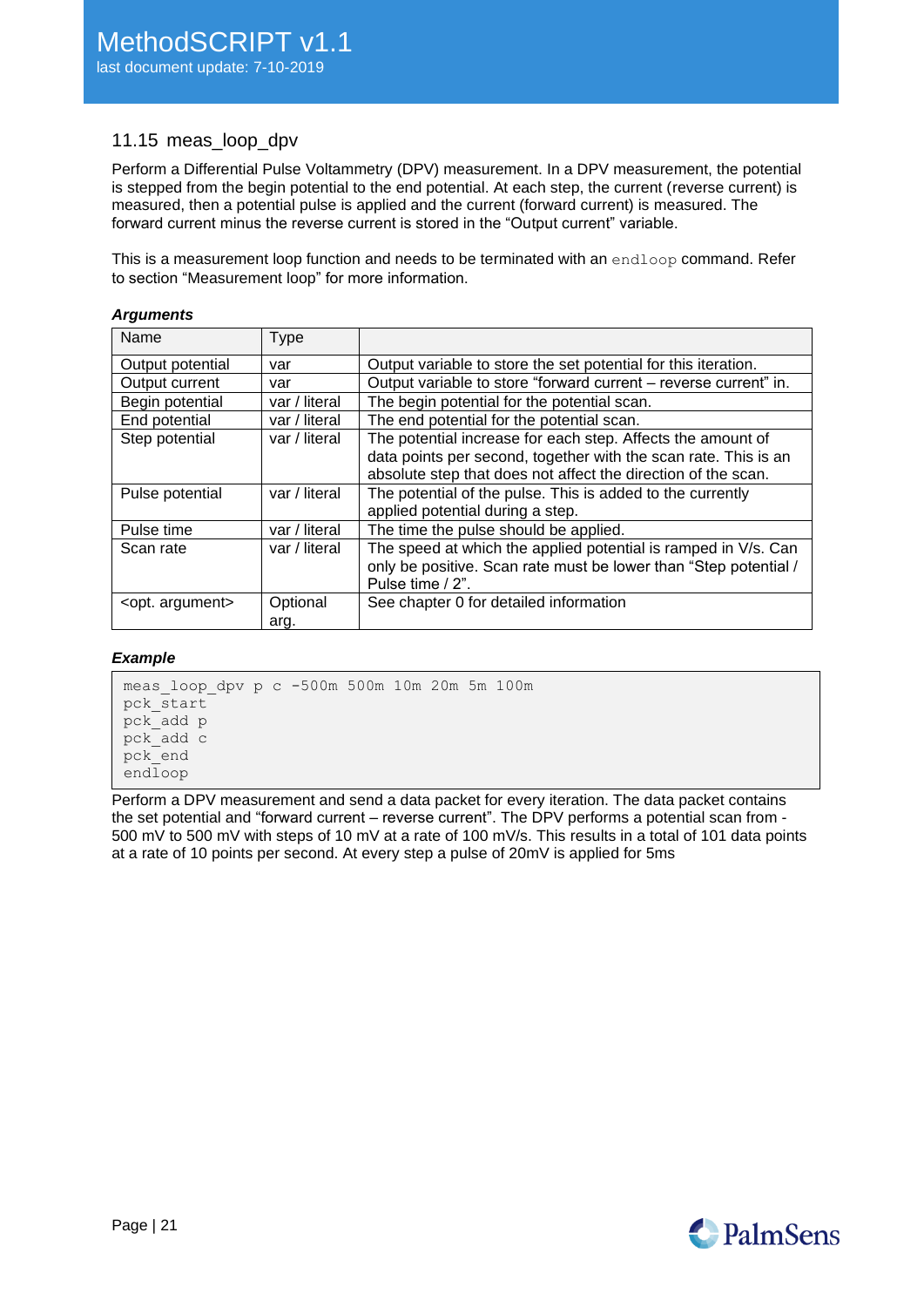## <span id="page-21-0"></span>11.16 meas\_loop\_swv

Perform a Square Wave Voltammetry (SWV) measurement. In a SWV measurement, the potential is stepped from the begin potential to the end potential. At each step, the current (reverse current) is measured, then a potential pulse is applied and the current (forward current) is measured. The forward current minus the reverse current is stored in the "Output current" variable. The pulse length is "1 / Frequency / 2".

This is a measurement loop function and needs to be terminated with an endloop command. Refer to section ["Measurement loop"](#page-8-1) for more information.

#### *Arguments*

| Name                                                                                  | Type           |                                                                     |
|---------------------------------------------------------------------------------------|----------------|---------------------------------------------------------------------|
| Output                                                                                | var            | Output variable to store the set potential for this iteration.      |
| potential                                                                             |                |                                                                     |
| Output current                                                                        | var            | Output variable to store "forward current – reverse current" in.    |
| Output                                                                                | var            | Output variable to store forward current in.                        |
| forward                                                                               |                |                                                                     |
| current                                                                               |                |                                                                     |
| Output                                                                                | var            | Output variable to store reverse current in.                        |
| reverse                                                                               |                |                                                                     |
| current                                                                               |                |                                                                     |
| Begin                                                                                 | var /          | The begin potential for the potential scan.                         |
| potential                                                                             | literal        |                                                                     |
| End potential                                                                         | var $\prime$   | The end potential for the potential scan.                           |
|                                                                                       | literal        |                                                                     |
| Step potential                                                                        | var $\prime$   | The potential increase for each step. This is an absolute step that |
|                                                                                       | literal        | does not affect the direction of the scan.                          |
| Amplitude                                                                             | var /          | The amplitude of the pulse. This value times 2 is added to the      |
| potential                                                                             | literal        | currently applied potential during a step.                          |
| Frequency                                                                             | var $\sqrt{ }$ | The frequency of the pulses.                                        |
|                                                                                       | literal        |                                                                     |
| <opt.< td=""><td>Optional</td><td>See chapter 0 for detailed information</td></opt.<> | Optional       | See chapter 0 for detailed information                              |
| argument>                                                                             | arg.           |                                                                     |

#### *Example*

```
meas_loop_swv p c f r -500m 500m 10m 15m 10
pck_start
pck_add p
pck_add c
pck_end
endloop
```
Perform a SWV measurement and send a data packet for every iteration. The data packet contains the set potential and "forward current – reverse current". The SWV performs a potential scan from - 500 mV to 500 mV with steps of 10 mV at a frequency of 10 Hz. This results in a total of 101 data points at a rate of 10 points per second. At every step a pulse of 30mV (2\*15mV) is applied for 50ms (1/Frequency/2).

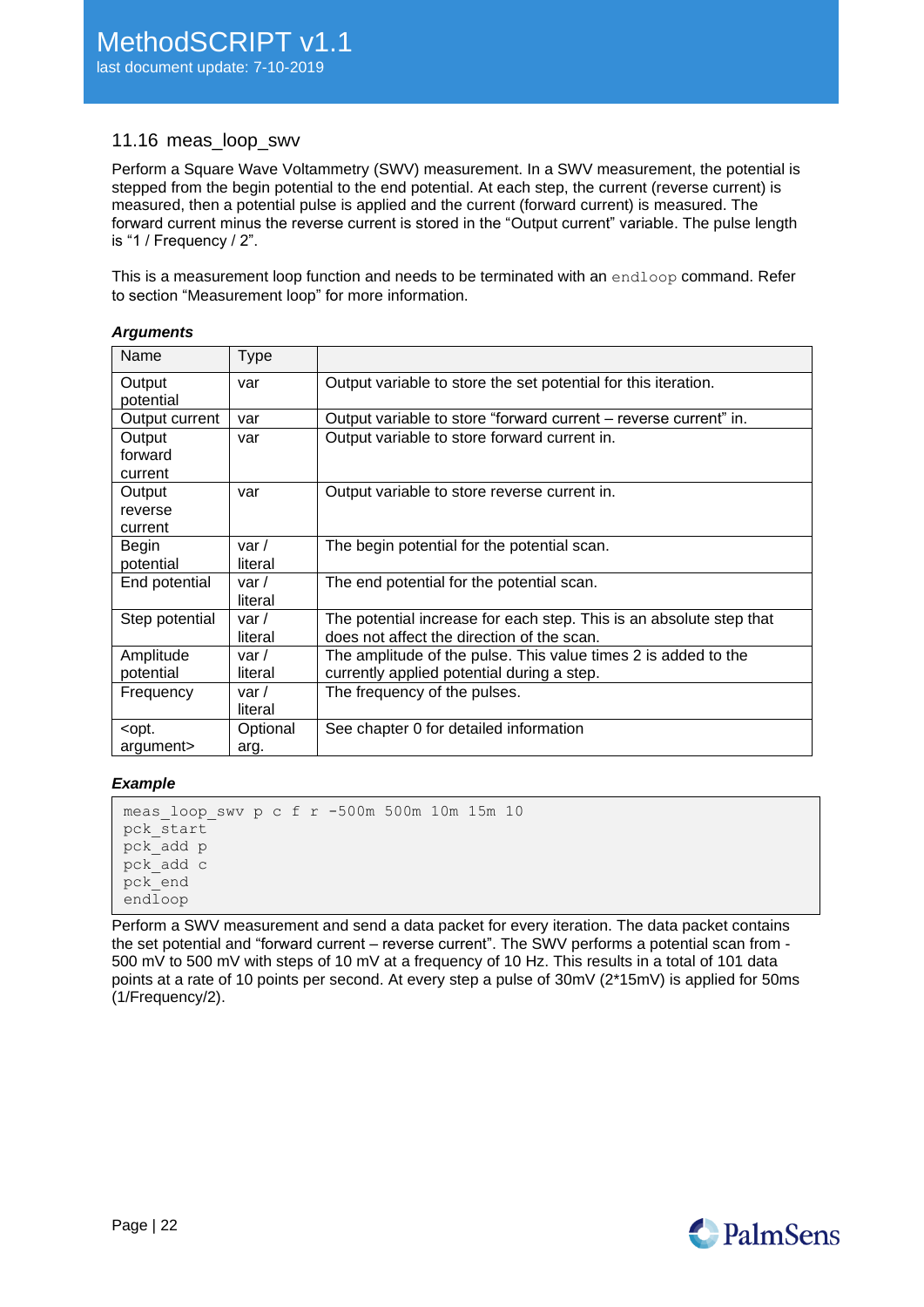# <span id="page-22-0"></span>11.17 meas loop npv

Perform a Normal Pulse Voltammetry (NPV) measurement. In an NPV measurement, the pulse potential is stepped from the begin potential to the end potential. At each step the pulse potential is applied and the current is measured at the top of this pulse. The potential is then set back to the begin potential until the next step. The measured current is stored in the "Output current" variable.

This is a measurement loop function and needs to be terminated with an endloop command. Refer to section ["Measurement loop"](#page-8-1) for more information.

#### *Arguments*

| Name                      | Type             |                                                                                                                                                                                                       |
|---------------------------|------------------|-------------------------------------------------------------------------------------------------------------------------------------------------------------------------------------------------------|
| Output potential          | var              | Output variable to store the set potential for this iteration.                                                                                                                                        |
| Output current            | var              | Output variable to store the measured current in.                                                                                                                                                     |
| Begin potential           | var / literal    | The begin potential for the potential scan.                                                                                                                                                           |
| End potential             | var / literal    | The end potential for the potential scan.                                                                                                                                                             |
| Step potential            | var / literal    | The pulse potential increase for each step. Affects the amount<br>of data points per second, together with the scan rate. This is<br>an absolute step that does not affect the direction of the scan. |
| Pulse time                | var / literal    | The time the pulse should be applied.                                                                                                                                                                 |
| Scan rate                 | var / literal    | The speed at which the applied potential is ramped in V/s. Can<br>only be positive. Scan rate must be lower than "Step potential /<br>Pulse time / 2".                                                |
| <opt. argument=""></opt.> | Optional<br>arg. | See chapter 0 for detailed information                                                                                                                                                                |

#### *Example*

meas\_loop\_npv p c -500m 500m 10m 20m 5m 100m pck\_start pck\_add p pck\_add c pck\_end endloop

Perform an NPV measurement and send a data packet for every iteration. The data packet contains the set potential and measured pulse current. The NPV performs a potential scan from -500 mV to 500 mV with steps of 10 mV at a rate of 100 mV/s. This results in a total of 101 data points at a rate of 10 points per second. At every step a potential pulse of "step index \* step potential" mV is applied for 5ms.

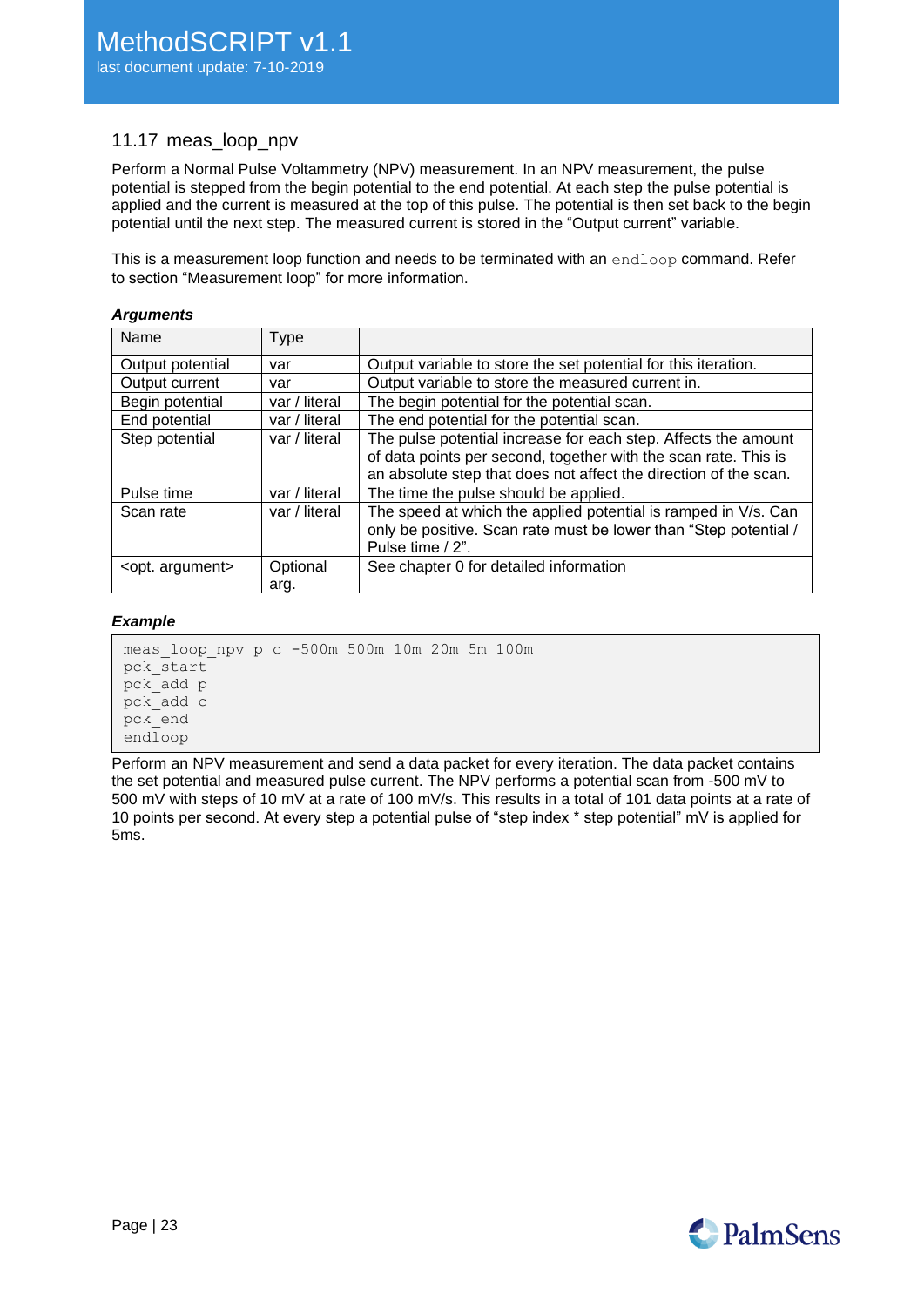# <span id="page-23-0"></span>11.18 meas\_loop\_ca

Perform a Chrono Amperometry (CA) measurement. In a CA measurement, a DC potential is applied the current is measured at the specified interval. The measured current is stored in the "Output current" variable.

This is a measurement loop function and needs to be terminated with an endloop command. Refer to section ["Measurement loop"](#page-8-1) for more information.

#### *Arguments*

| Name                      | Type          |                                                                |
|---------------------------|---------------|----------------------------------------------------------------|
| Output potential          | var           | Output variable to store the set potential for this iteration. |
| Output current            | var           | Output variable to store the measured current in.              |
| DC potential              | var / literal | The DC potential to be applied.                                |
| Interval time             | var / literal | The interval between measured data points.                     |
| Run time                  | var / literal | The total run time of the measurement.                         |
| <opt. argument=""></opt.> | Optional      | See chapter 0 for detailed information                         |
|                           | arg.          |                                                                |

#### *Example*

```
meas_loop_ca p c 100m 100m 2
pck_start
pck_add p
pck_add c
pck_end
endloop
```
Perform a CA measurement and send a data packet for every iteration. The data packet contains the set potential and measured current. A DC potential of 100 mV is applied. The current is measured every 100 ms for a total of 2 seconds. This results in a total of 20 data points at a rate of 10 points per second.

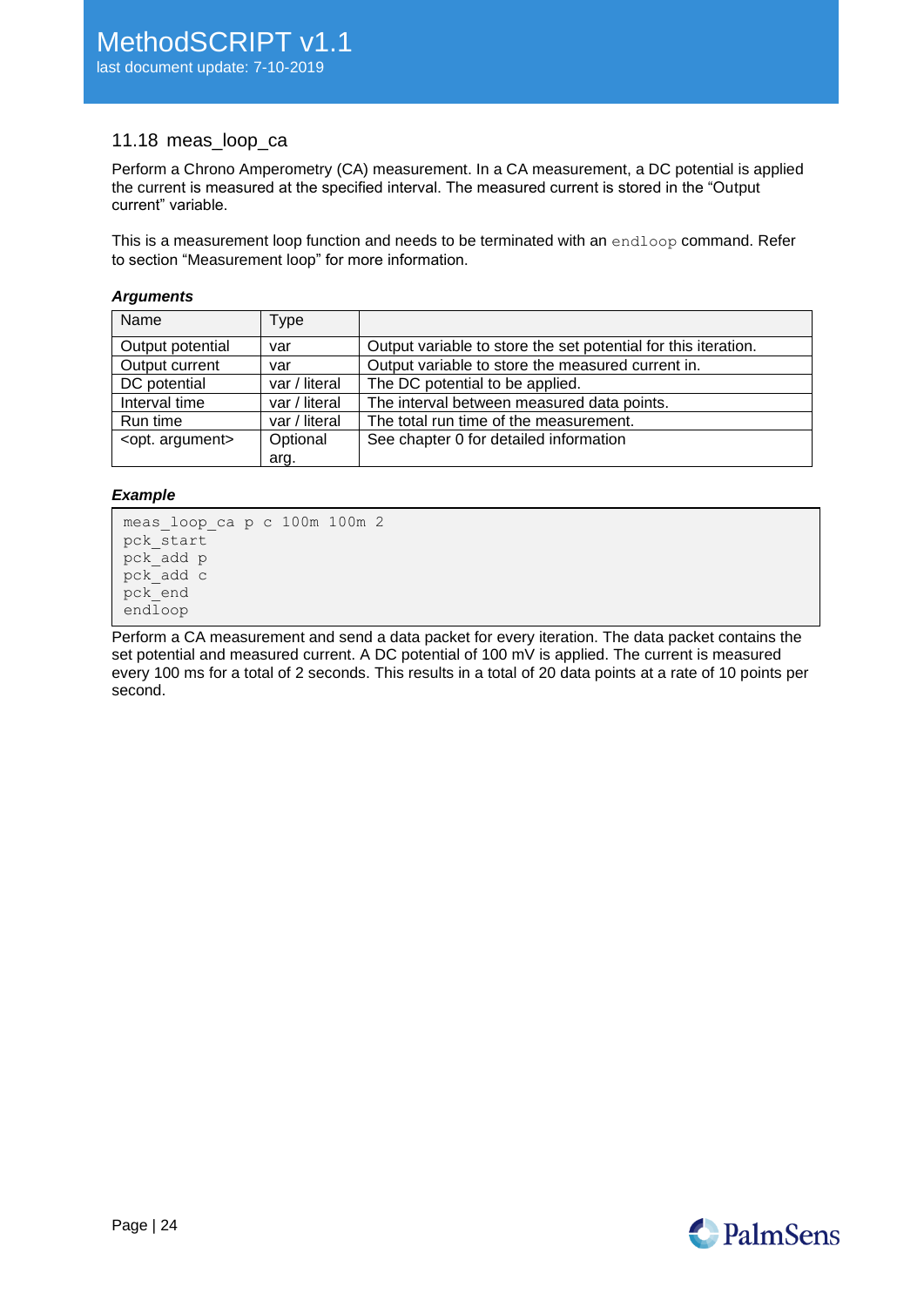# <span id="page-24-0"></span>11.19 meas loop pad

Perform a Pulsed Amperometric Detection (PAD) measurement. In a PAD measurement, potential pulses are applied to a DC potential. Each iteration starts at the DC potential, the current is measured before the pulse (idc). Then the pulse potential is applied, and the current is measured at the end of the pulse (ipulse). The output current returns a current value depending of one the 3 modes: dc (idc), pulse (ipulse) or differential (ipulse – idc).

This is a measurement loop function and needs to be terminated with an endloop command. Refer to section ["Measurement loop"](#page-8-1) for more information.

#### *Arguments*

| Name                      | <b>Type</b>       |                                                                      |
|---------------------------|-------------------|----------------------------------------------------------------------|
| Output potential          | var               | Output variable to store the set potential for this iteration.       |
| Output current            | var               | Output variable to store "forward current - reverse current" in.     |
| DC potential              | var / literal     | The begin potential for the potential scan.                          |
| Pulse potential           | var / literal     | The potential of the pulse. This is the potential that is set during |
|                           |                   | a pulse. It is not referenced to the DC potential.                   |
| Pulse time                | var / literal     | The time the pulse should be applied.                                |
| Interval time             | var / literal     | The time of the pulse interval                                       |
| Run time                  | var / literal     | Total run time of the measurement                                    |
| mode                      | uint <sub>8</sub> | PAD mode: $1 = dc$ , $2 = pulse$ , $3 = differential$                |
| <opt. argument=""></opt.> | Optional          | See chapter 0 for detailed information                               |
|                           | arg.              |                                                                      |

#### *Example*

meas\_loop\_pad p c 500m 1500m 10m 50m 10050m 2 pck\_start pck\_add p pck\_add c pck\_end endloop

Perform a PAD measurement and send a data packet for every iteration. The data packet contains the set potential and measured current. A DC potential of 500 mV is applied. A pulse potential of 1500mV is applied every 50 ms for 10 ms and the current is measured on the pulse (mode = pulse). The measurement is 10.05 seconds in total. This results in a total of 201 data points at a rate of 20 points per second.

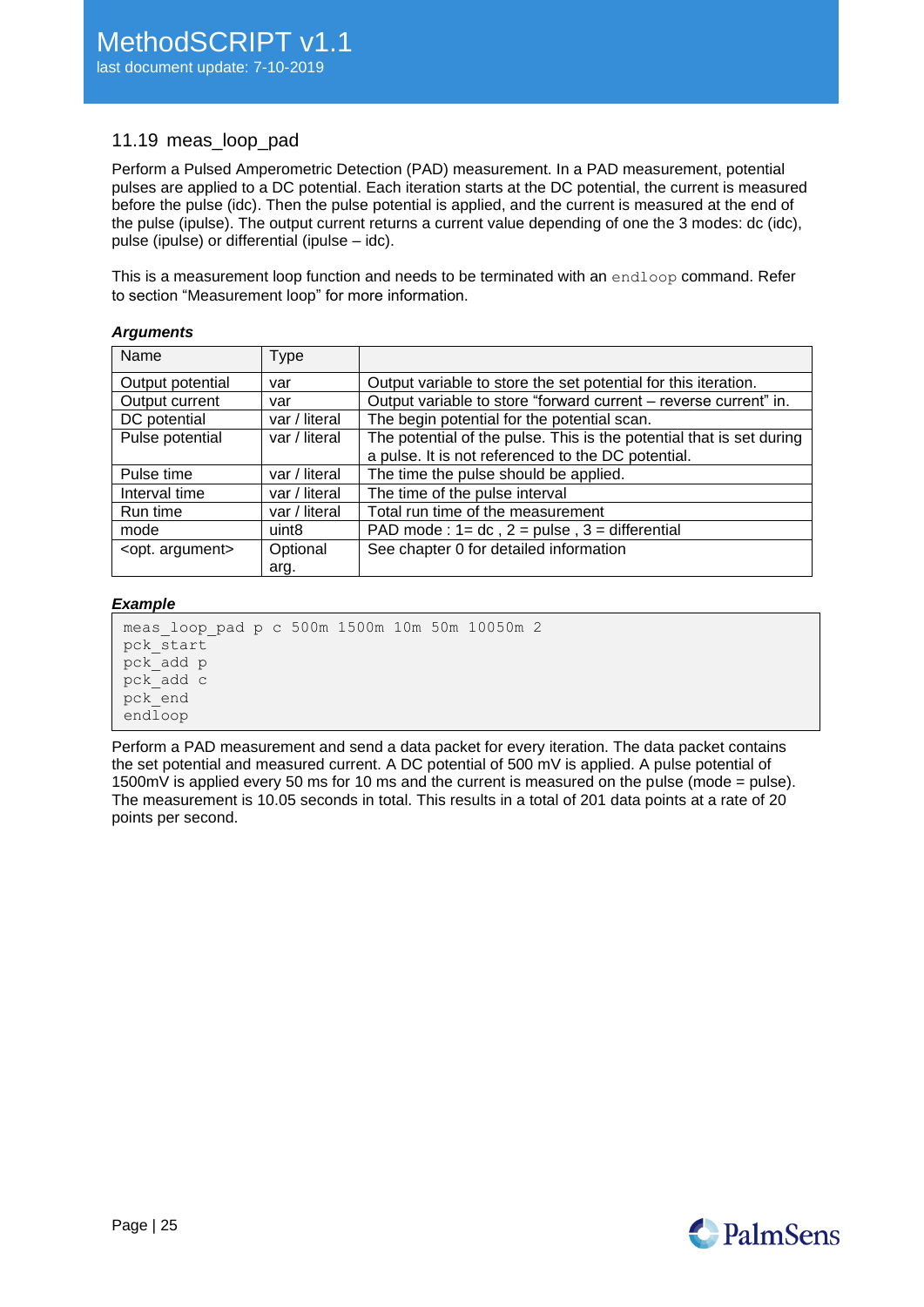## <span id="page-25-0"></span>11.20 meas\_loop\_ocp

Perform an Open Circuit Potentiometry (OCP) measurement. In an OCP measurement, the CE is disconnected so that no potential is applied. The open circuit RE potential is measured at the specified interval. The measured potential is stored in the "Output potential" variable.

This is a measurement loop function and needs to be terminated with an endloop command. Refer to section ["Measurement loop"](#page-8-1) for more information.

#### *Arguments*

| Name                      | Type          |                                                        |
|---------------------------|---------------|--------------------------------------------------------|
| Output potential          | var           | Output variable to store the measured RE potential in. |
| Interval time             | var / literal | The interval between measured data points.             |
| Run time                  | var / literal | The total run time of the measurement.                 |
| <opt. argument=""></opt.> | Optional      | See chapter 0 for detailed information                 |
|                           | arg.          |                                                        |

#### *Example*

```
meas_loop_ocp p 100m 2
pck_start
pck_add p
pck_end
endloop
```
Perform an OCP measurement and send a data packet for every iteration. The data packet contains the set measured RE potential. The RE potential is measured every 100 ms for a total of 2 seconds. This results in a total of 20 data points at a rate of 10 points per second.

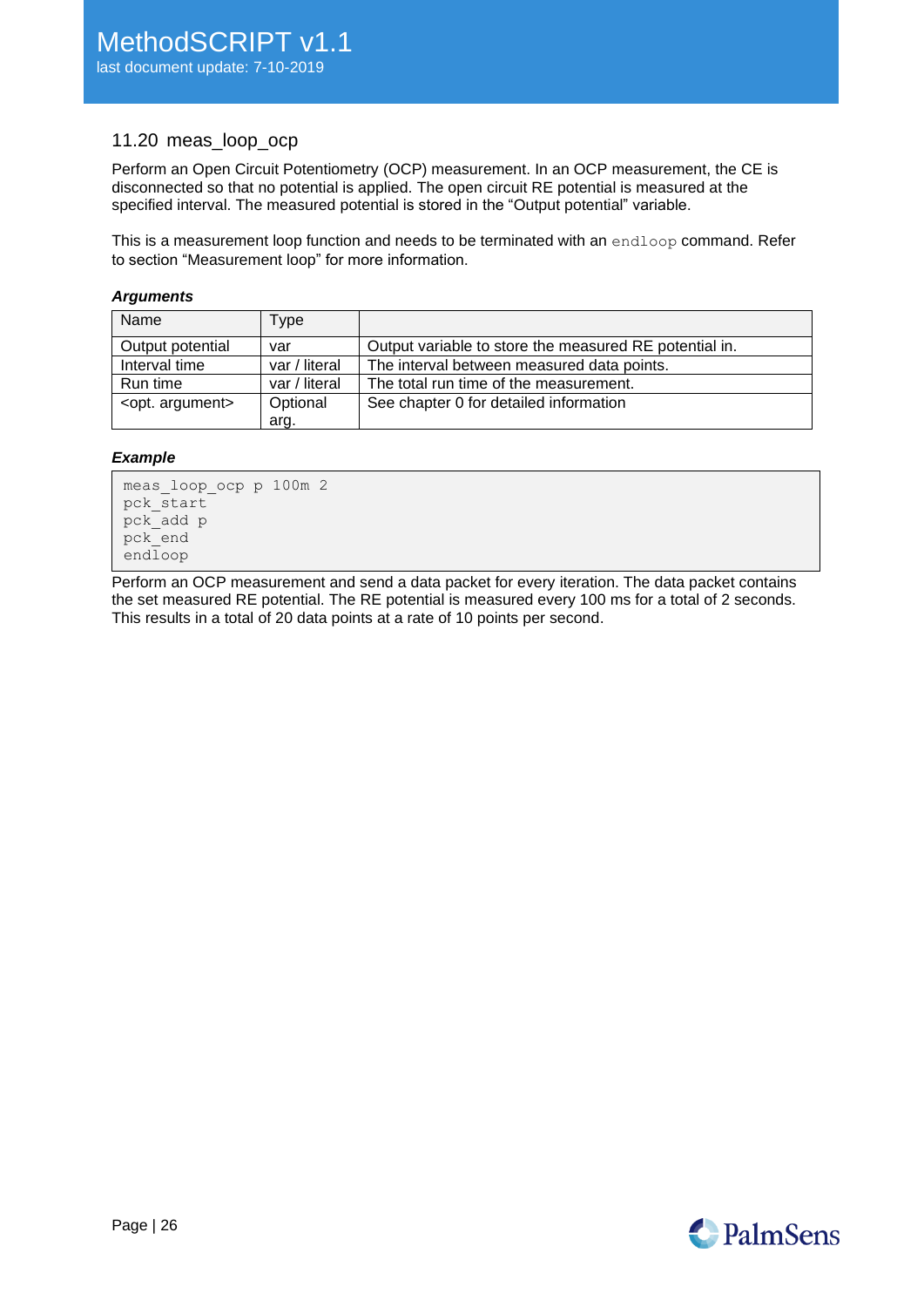## <span id="page-26-0"></span>11.21 meas loop eis

Perform an EIS frequency scan and store the resulting Z-real and Z-imaginary in the given variables. EIS does not currently support autoranging. High speed PGStat mode is required for EIS. The following commands currently have no effect on EIS measurements:

- set\_max\_bandwidth: bandwidth is taken from frequency scan ranges.
- set pot range: pot range is taken from amplitude and DC potential arguments.

This is a measurement loop function and needs to be terminated with an endloop command. Refer to section ["Measurement loop"](#page-8-1) for more information.

#### *Arguments*

| Name             | Type          |                                                                |
|------------------|---------------|----------------------------------------------------------------|
| Output frequency | var           | Output variable to store the set frequency for this iteration. |
| Output Z-real    | var           | Output variable to store the measured phase in.                |
| Output Z-        | var           | Output variable to store the measured impedance in.            |
| imaginary        |               |                                                                |
| Amplitude        | var / literal | Amplitude of the applied sinewave.                             |
| Start frequency  | var / literal | Start frequency of the scan.                                   |
| End frequency    | var / literal | End frequency of the scan.                                     |
| Nr of points     | var / literal | Number of frequency points to be scanned.                      |
| DC potential     | var / literal | DC potential offset of the applied sinewave.                   |

#### *Example*

```
meas_loop_eis f r i 10m 100k 100 11 0
pck_start
pck_add f
pck_add r
pck_add_i
pck_end
endloop
```
Perform an EIS measurement a frequency f with 10mV amplitude and stores the Z-real result in r and the Z-imaginary result in j. 11 points will be measured at frequencies between 100 kHz and 100 Hz, divided on a logarithmic scale.

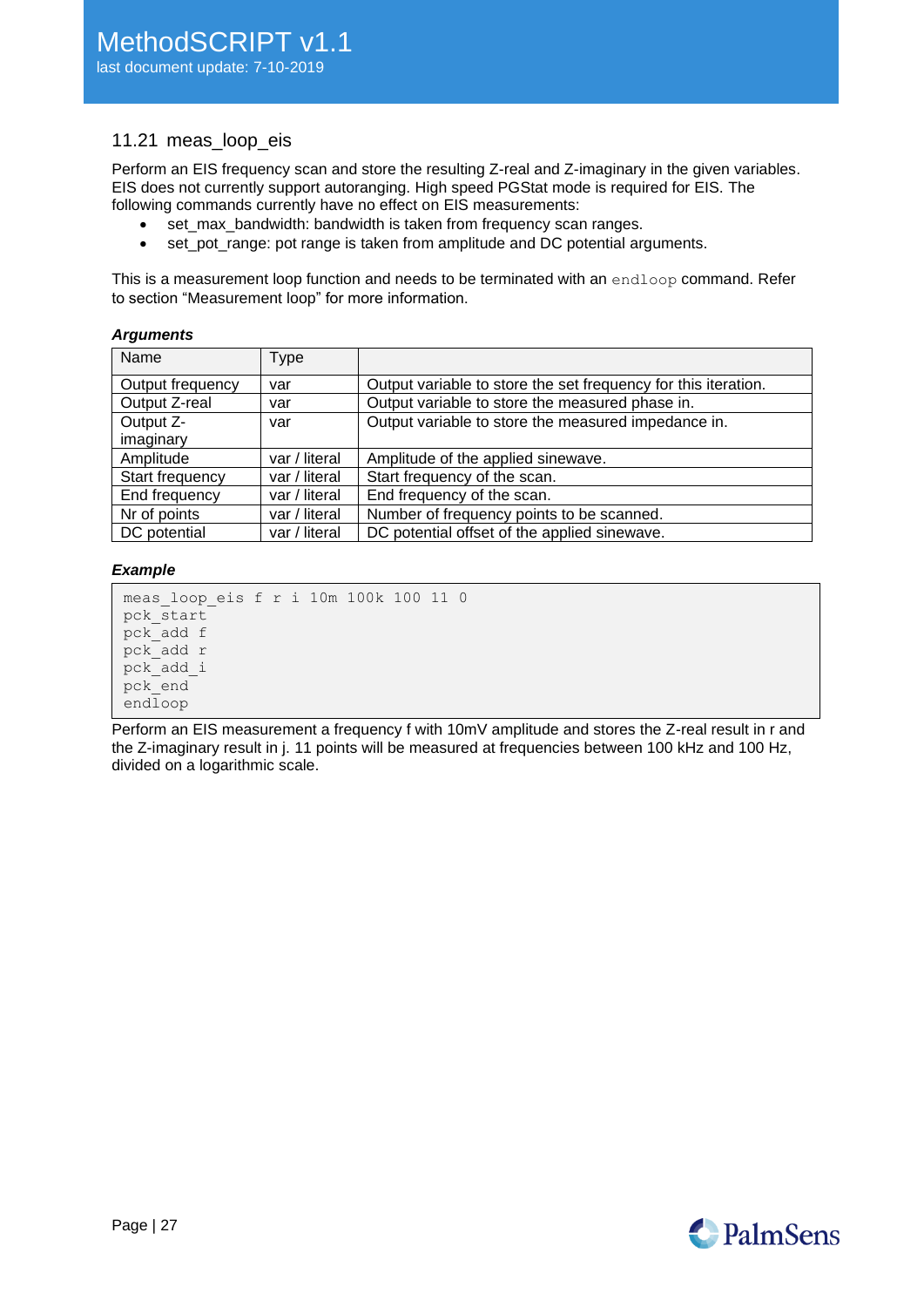# <span id="page-27-0"></span>11.22 set\_autoranging

Enable or disable autoranging for all meas\_loop\_\* functions. Autoranging selects the most appropriate current range for the current measured in the last measurement loop iteration. The selected current range is limited by the min and max current arguments. If min expected current and max expected current are the same value, autoranging is disabled.

### *Arguments*

| Name        | <b>vpe</b> |                                      |
|-------------|------------|--------------------------------------|
| Min current | literal    | The min current in this measurement. |
| Max current | literal    | The max current in this measurement. |

#### *Example*

<span id="page-27-1"></span>Enable autoranging for currents between 1 uA and 1 mA.

## 11.23 pck\_start

Signal the start of a measurement data packet.

#### *Arguments*

No arguments.

#### *Example*

pck\_start

<span id="page-27-2"></span>Signal the start of a new measurement package.

## 11.24 pck\_add

Add a stored variable to be sent in this data packet.

#### *Arguments*

| Name     | ype |                                         |
|----------|-----|-----------------------------------------|
| Variable | var | The variable to add to the data packet. |

#### *Example*

pck\_add i

<span id="page-27-3"></span>Add variable 'i' to the data packet.

## 11.25 pck\_end

Signal the end of a measurement data package.

#### *Arguments*

No arguments.

## *Example*

pck\_end

Signal the end of a measurement data package.

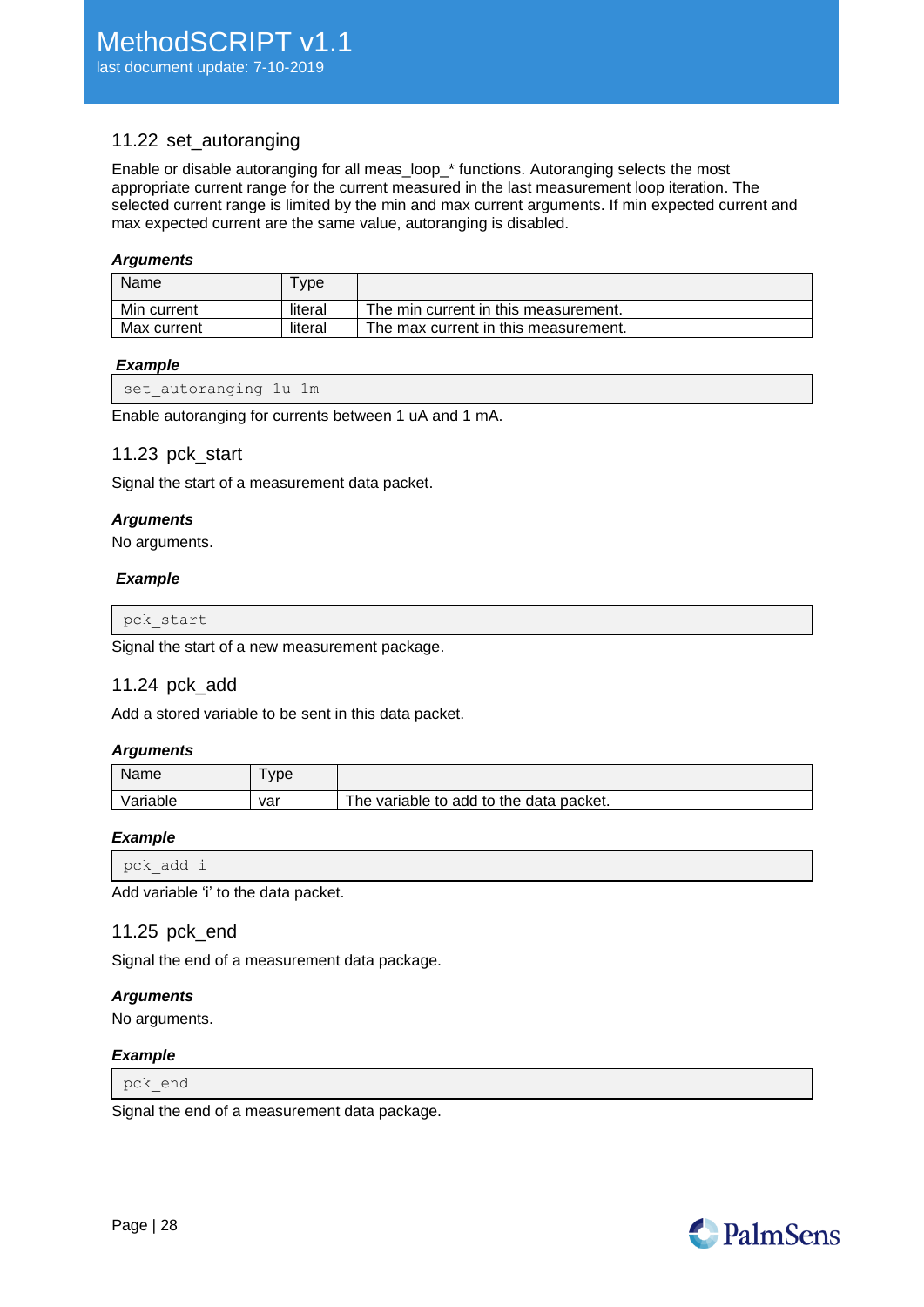## <span id="page-28-0"></span>11.26 set max bandwidth

Set maximum bandwidth of the signal being measured. Any signal of significant higher frequency than the set bandwidth will be filtered out. There is no defined lower bound to the bandwidth. At max bandwidth the signal is attenuated by up to 1% of the potential or current step.

#### *Arguments*

| Name          | vpe <sup>1</sup> |                                                                                                     |
|---------------|------------------|-----------------------------------------------------------------------------------------------------|
| Max bandwidth | var/<br>literal  | The maximum expected bandwidth expected. Anything below this<br>frequency will not be filtered out. |

#### *Example*

| set max bandwith 1k<br>$-$ |  |
|----------------------------|--|
|----------------------------|--|

<span id="page-28-1"></span>Set the max bandwidth to a frequency of 1 kHz.

#### 11.27 set\_cr

Set the current range for the given maximum current. The device will select the lowest current range that can measure this current without overloading.

#### *Arguments*

| Name        | vpe            |                               |
|-------------|----------------|-------------------------------|
| Max current | var<br>literal | The maximum expected current. |

#### *Example*

| set cr 500n |  |  |
|-------------|--|--|
|-------------|--|--|

<span id="page-28-2"></span>Set current range to be able to measure a current of 500nA

## 11.28 cell\_on

Turn the cell on, any settings set when the cell was off will be applied here.

## *Arguments*

No arguments.

#### *Example*

cell\_on

<span id="page-28-3"></span>Turn the cell on. The potentiostat will start applying the configured potential.

## 11.29 cell\_off

Turn the cell off.

#### *Arguments*

No arguments.

#### *Example*

cell\_off

Turn the cell off. This stops the potentiostat from applying a potential to the cell.

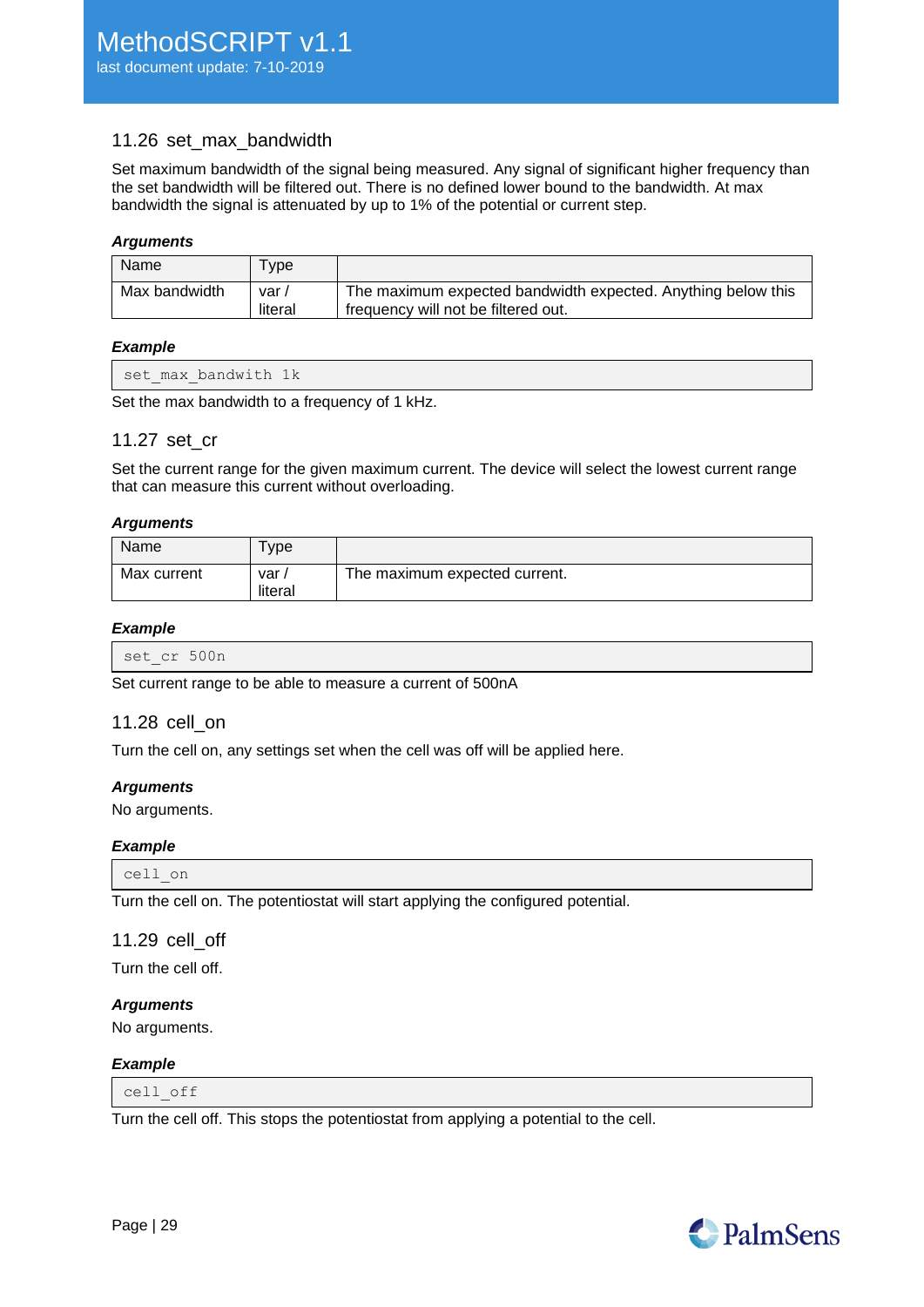# <span id="page-29-0"></span>11.30 set\_pgstat\_mode

Set the pgstat hardware configuration to be used for measurements. Setting the pgstat mode initializes all channel settings to the default values for that mode. See section ["PGStat Modes"](#page-32-0) for more information.

#### *Arguments*

| Name        | Type              |                                                                                                           |
|-------------|-------------------|-----------------------------------------------------------------------------------------------------------|
| PGStat mode | uint <sub>8</sub> | Set pgstat mode:<br>$0 =$ off<br>$2 =$ low speed<br>$3 = high power$<br>$4 = max range$<br>$5 = poly_$ we |

#### *Example*

|  | set pgstat mode 3 |  |  |
|--|-------------------|--|--|
|  |                   |  |  |

<span id="page-29-1"></span>Set hardware configuration to high power mode.

## 11.31 send\_string

Send an arbitrary string as output of the MethodSCRIPT. This string is prepended by a 'T', this is the "text" package identifier. Avoid sending a '\n' character or non-ASCII characters.

#### *Arguments*

| Name   | <b>vpe</b> |                                                              |
|--------|------------|--------------------------------------------------------------|
| Strino | strına     | $\prime$ H<br>An arbitrary string.<br>. Surrounded by quotes |

#### *Example*

```
send string "hello world"
```
<span id="page-29-2"></span>Sends string "hello world" as output of the MethodSCRIPT.

## 11.32 set\_gpio

Set GPIO pins. Pins with multiple roles that are not configured as GPIO pins are ignored.

#### *Arguments*

| Name     | <b>vpe</b> |                                                                                                                                                         |
|----------|------------|---------------------------------------------------------------------------------------------------------------------------------------------------------|
| Pin mask | uint32     | Bitmask that represents the state of the bits. Bit 0 is for GPIO0, bit<br>1 for GPIO1, etc. Bits that are high correspond with a high output<br>signal. |

#### *Example*

set gpio 5

5 translates to 101 in binary, so pin 2 and 0 are set high, the rest of the pins is set low.

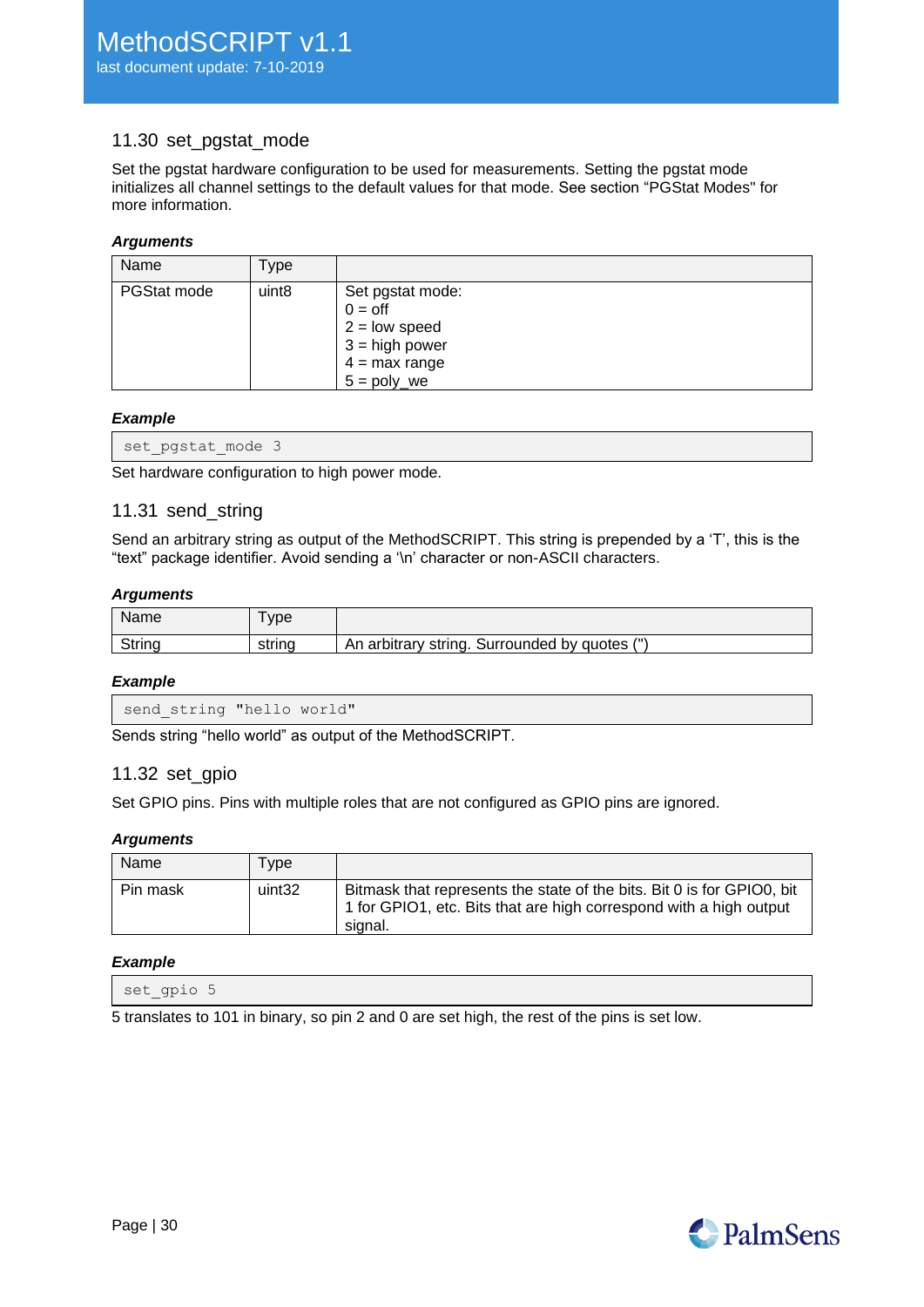## <span id="page-30-0"></span>11.33 set\_pot\_range

Set the expected potential range for this script. Some devices cannot apply their full potential range in one measurement, but need to be set up to reach these potentials beforehand. This function lets you communicate to the device what the voltage range is you expect in your measurement. The device will automatically configure itself to be able to reach these potentials. This function will return an error if the expected voltage range is greater than the dynamic potential range of the device, or if the expected voltage range exceeds the maximum potential limits of the device.

This is a device specific command. The following devices require this command to reach their full potential range:

• EmStat Pico

For these devices the voltage range that can be applied without changing the expected potential range is defined in section ["PGStat Modes"](#page-32-0) as the "dynamic potential range".

#### *Arguments*

| Name        | <b>vpe</b>       |                                                             |
|-------------|------------------|-------------------------------------------------------------|
| Potential 1 | var/<br>literal  | Bound 1 of the expected voltage range for this measurement. |
| Potential 2 | var /<br>literal | Bound 2 of the expected voltage range for this measurement. |

#### *Example*

set pot range 0 1200m

Ensure that the next measurement can apply potentials between 0 V and 1.2 V.

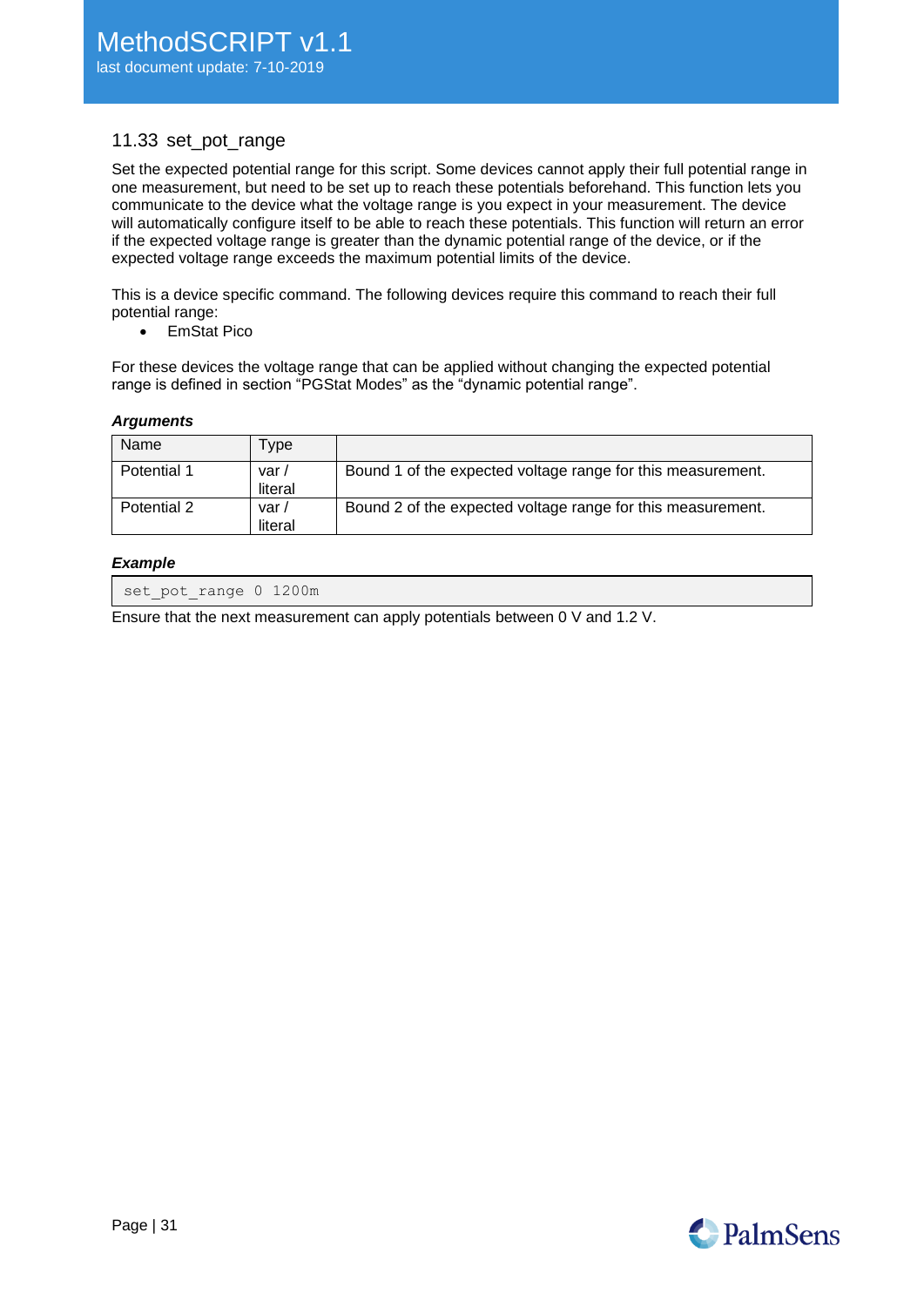# <span id="page-31-0"></span>11.34 set\_pgstat\_chan

Select a potentiostat channel. If the device has multiple parallel potentiostat channels, they can be selected with this command. In the future it will be possible to use these two channels parallel to each other, but this feature is not yet available. Refer to section ["Other device specific properties"](#page-40-0) to see how many channels each device has.

## *Arguments*

| Name          | <b>vpe</b> |                                     |
|---------------|------------|-------------------------------------|
| Channel index | uint8      | The pgstat channel index to select. |

#### *Example*

| set pgstat chan 0         |  |  |
|---------------------------|--|--|
| Selects pgstat channel 0. |  |  |

# <span id="page-31-1"></span>11.35 set\_poly\_we\_mode

Selects the mode of the additional working electrode.

#### *Arguments*

| Name         | Type              |                                                                                                                                     |
|--------------|-------------------|-------------------------------------------------------------------------------------------------------------------------------------|
| Poly_we_mode | uint <sub>8</sub> | The mode of the additional working electrode:<br>$0 = fixed$ mode (WEx is relative to RE)<br>1= offset mode (WEx is relative to WE) |

#### *Example*

|--|

The additional working electrode mode is set to offset mode.

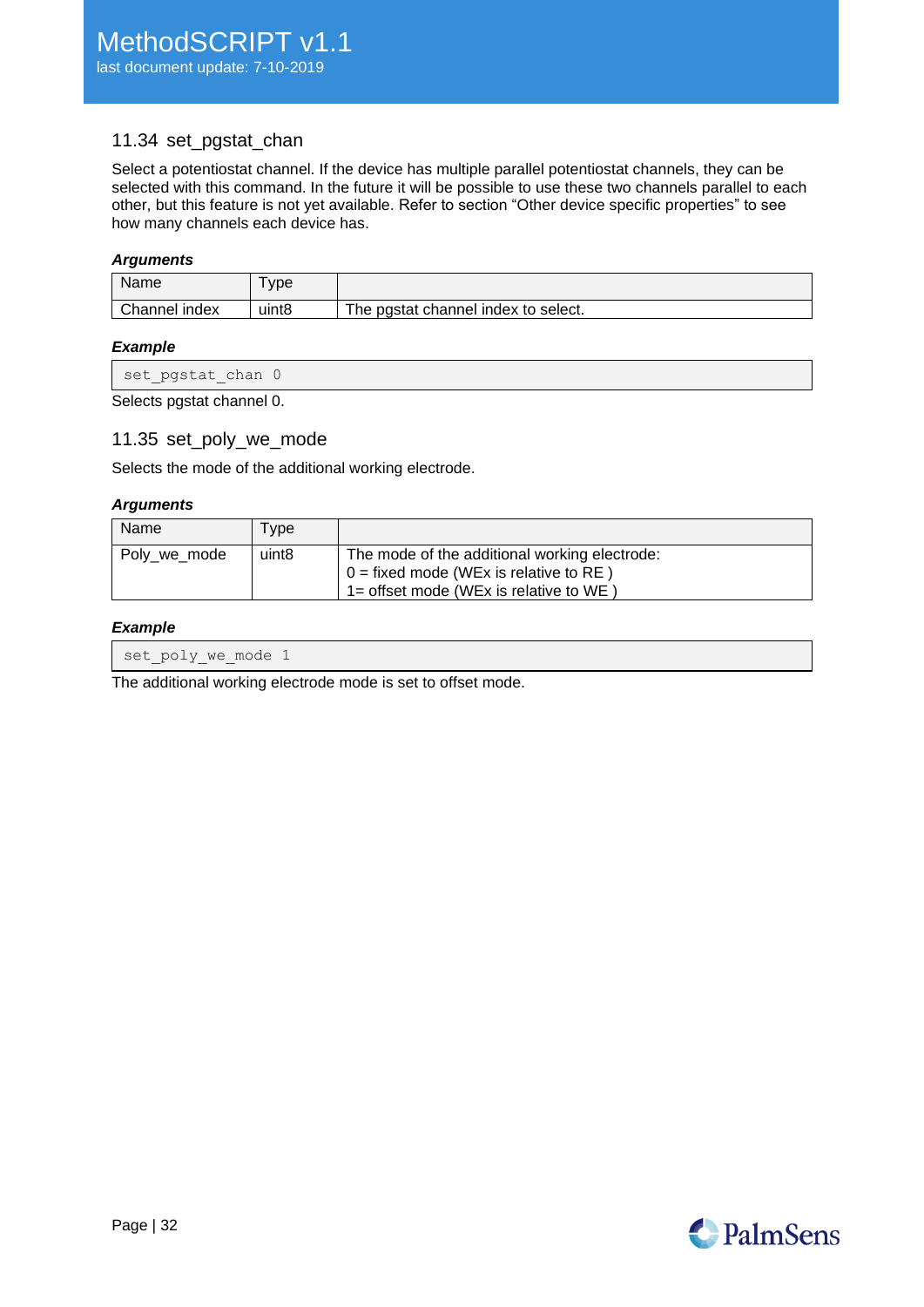# <span id="page-32-0"></span>12 PGStat Modes

PGStat modes are device wide configurations that affect which hardware is used during measurements. This is necessary for devices that have a choice between multiple measurement hardware with different properties. PGStat modes are device specific, more information can be found in ["PGStat mode properties"](#page-38-1).

# <span id="page-32-1"></span>12.1 PGStat mode off

<span id="page-32-2"></span>All hardware is turned off to save power, no measurements can be done.

# 12.2 PGStat mode low speed

The hardware configuration that has the best properties for low speed measurements is picked. Usually this means it is less sensitive to high frequency noise and consumes less power. However the maximum bandwidth is limited.

# <span id="page-32-3"></span>12.3 PGStat mode high speed

The hardware configuration that has the best properties for high speed measurements is used. In general, this will consume more power and be more sensitive to noise. However, it will allow higher frequencies measurements to be done.

# <span id="page-32-4"></span>12.4 PGStat mode max range

This mode uses a hardware configuration having the highest possible potential range by combining the high and low speed mode. In general, this will consume more power and be more sensitive to noise. The bandwidth is limited to the bandwidth of the low speed mode.

## <span id="page-32-5"></span>12.5 PGStat mode poly we

This mode combines the two channels forming a poly\_we (bipot) device. In this mode one channel is setup as the main potentiostat and the other as an additional working electrode (bipot).

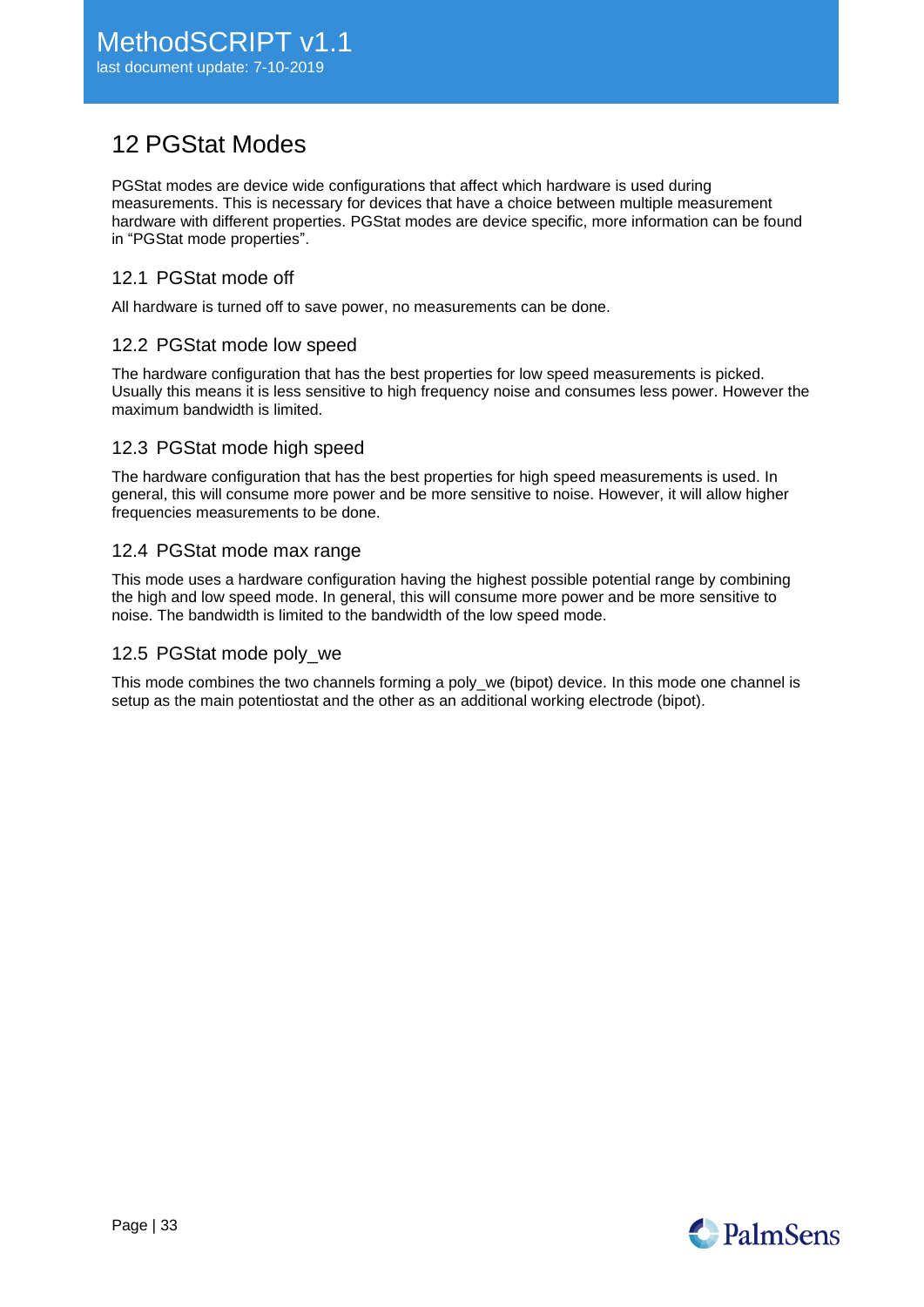# <span id="page-33-0"></span>13 Script examples

Note: The command terminators (\n) are not shown in the examples. These examples can be used on any device that supports MethodSCRIPT, but they contain some commands that are device specific for the EmStat Pico. These commands will be ignored on devices that do not use them.

## <span id="page-33-1"></span>13.1.1 EIS example

e

The following example script runs an EIS scan from 200 kHz down to 200 Hz over 11 points. After each point a data packet will be sent containing the: frequency, Z-real, Z-imaginary variables. The amplitude of the sine is set to 10m and no DC potential is applied.

```
var h
var r
var j
#Select channel 0
set pgstat chan 0
#High speed mode is required for EIS
set pgstat mode 3
#Autorange starting at 1mA down to 10uA
set autoranging 10u 1m
#Cell must be on to do measurements
cell_on
#Run actual EIS measurement
meas_loop_eis h r j 10m 200k 200 11 0
  #Send measurement package containing frequency, Z-real and Z-imaginary
  pck_start
  pck_add h
  pck_add r
 pck_add i
  pck_end
endloop
#Turn cell off when finished or aborted
on finished:
cell_off
```
#### Example output:

e <- ack of 'e' cmd M000D <- start of measurement loop Pdc8030D40 ;ccAAE483Fm,14,288;cd7FD3127 ,14,288 <- data package … more data packages … Pdc8030D3Fm;cc80EDA04 ,14,287;cd9751491m,14,287 <- data package \* <- end of measurement loop <- newline indicating end of script

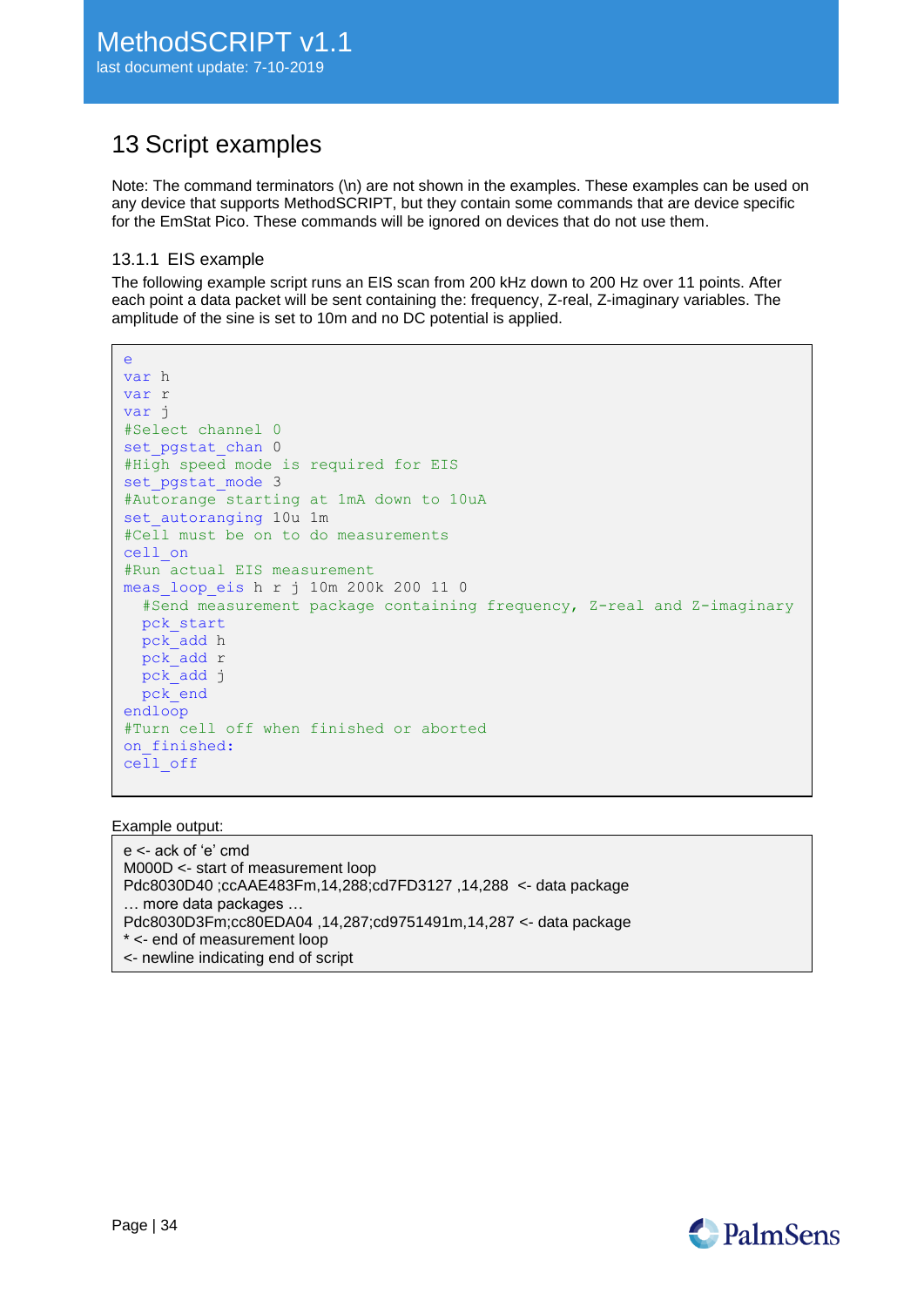## <span id="page-34-0"></span>13.1.2 LSV example

The following example script runs an LSV from -0.5 V to 1.5 V with steps of 10 mV in 201 steps. The scan rate is set to 100 mV/s. After each step, a data packet will be sent containing the set cell potential and the measured WE current. The measured WE current will be used to autorange.

```
e
var c
var p
#Select channel 0
set pgstat chan 0
#Low speed mode is fast enough
set pgstat mode 2
#Select bandwidth of 40 for 10 points per second
set max bandwidth 40
#Set up potential window between -0.5 V and 1.5 V, otherwise 
#the max potential would be 1.1 V for low speed mode
set_pot_range -500m 1500m
#Set current range to 1 mA
set cr 1m
#Enable autoranging, between current of 100 uA and 5 mA
set_autoranging 100u 5m
#Turn cell on for measurements
cell_on
#equilibrate at -0.5 V for 5 seconds, using a CA measurement
meas_loop_ca p c -500m 500m 5
   pck_start
   pck_add p
   pck_add c
   pck_end
endloop
#Start LSV measurement from -0.5 V to 1.5 V, with steps of 10 mV
#and a scan rate of 100 mV/s
meas_loop_lsv p c -500m 1500m 10m 100m
   #Send package containing set potential and measured WE current.
   pck_start
   pck_add p
  pck_add c
   pck_end
endloop
#Turn off cell when done or aborted
on finished:
cell_off
```
#### Example output:

e <- ack of 'e' cmd M0007 <- start of measurement loop (CA) Pda7F85E36u;ba7F77484p,14,20B <- data package … more data packages … Pda7F85E36u;ba7F77484p,14,20B <- data package \* <- end of measurement loop (CA) M0000 <- start of measurement loop (LSV) Pda816E55Fu;ba816DB89p,14,207 <- data package … more data packages … Pda816E55Fu;ba816DB89p,14,207 <- data package \*<- end of measurement loop (LSV) <- newline indicating end of script

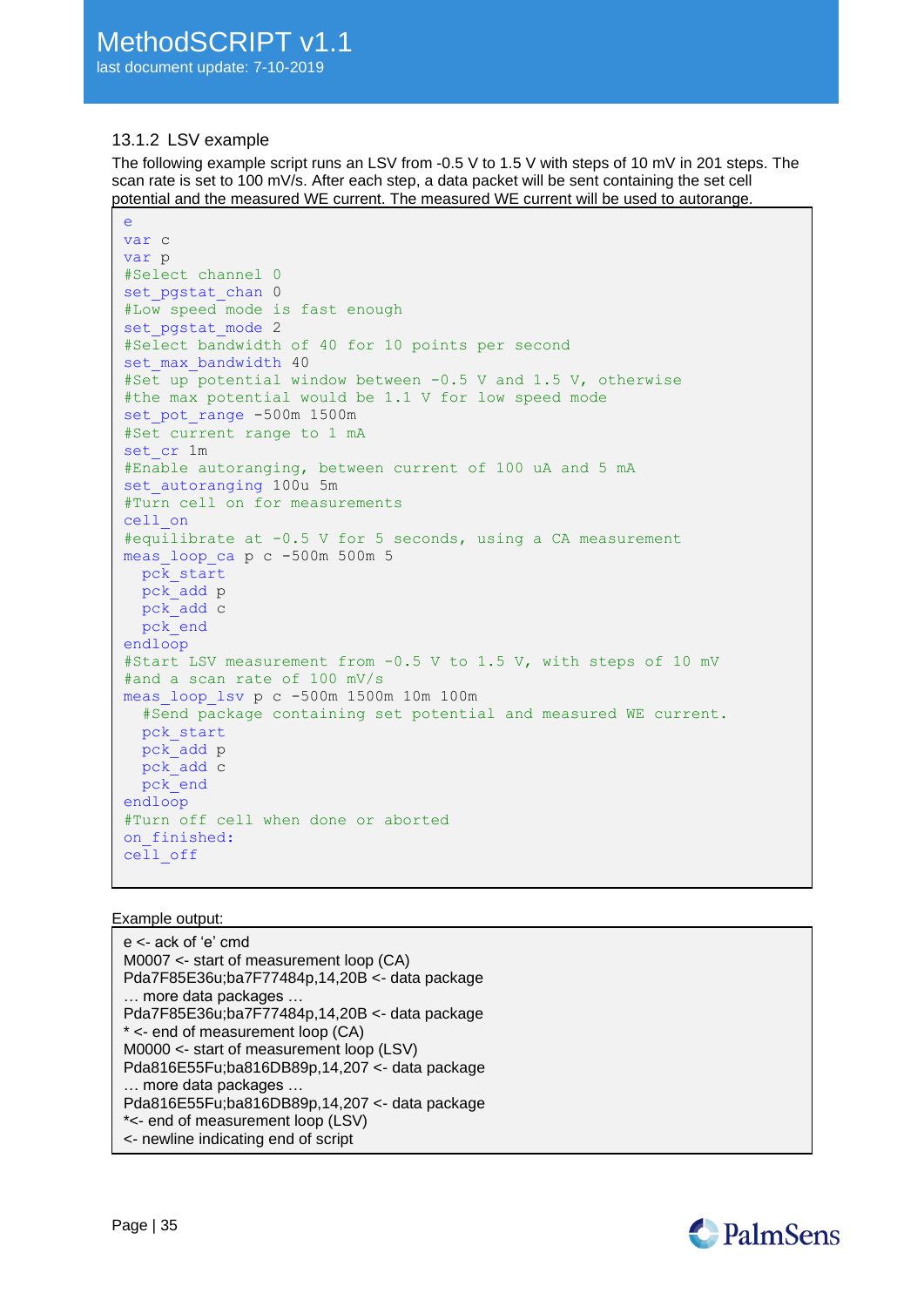## <span id="page-35-0"></span>13.1.3 SWV example

e

The following example script runs a SWV from -0.5V to 0.5V with steps of 10 mV in 101 steps. After each step, a data packet will be sent containing the cell potential for that step and current resulting from the SWV measurement.

```
var c
var p
var f
var g
set pgstat chan 0
set pgstat mode 2
#Set maximum required bandwidth based on frequency * 4,
#however since SWV measures 2 datapoints, we have to multiply the
#bandwidth by 2 as well
set max bandwidth 80
#Set potential window.
#The max expected potential for SWV is EEnd + EAmp * 2 – EStep.
#This measurement would also work without this command since it
#stays within the default potential window of -1.1 V to 1.1V
set pot range -500m 690m
#Set current range for a maximum expected current of 2 uA
set cr 2u
#Disable autoranging
set autoranging 2u 2u
#Turn cell on for measurement
cell_on
#Perform SWV
meas_loop_swv p c f g -500m 500m 10m 100m 10
   #Send package with set potential, 
   #"forward current – reverse current",
   #"forward current"
   #"reverse current"
  pck_start
  pck_add p
  pck_add c
  pck_add f
  pck_add g
  pck_end
endloop
#Turn off cell when done or aborted
on finished:
cell_off
```
#### Example output:

e <- ack of 'e' cmd M0002 <- start of measurement loop Pda7F85E36u;ba8030DDCp,10,202;ba7FB6915p,10,202;ba7F85B39p,10,202 <- data package … more data packages … Pda807A1CAu;ba8030EB6p,10,202;ba80AB012p,10,202;ba807A15Cp,10,202 <- data package \* <- end of measurement loop <- newline indicating end of script

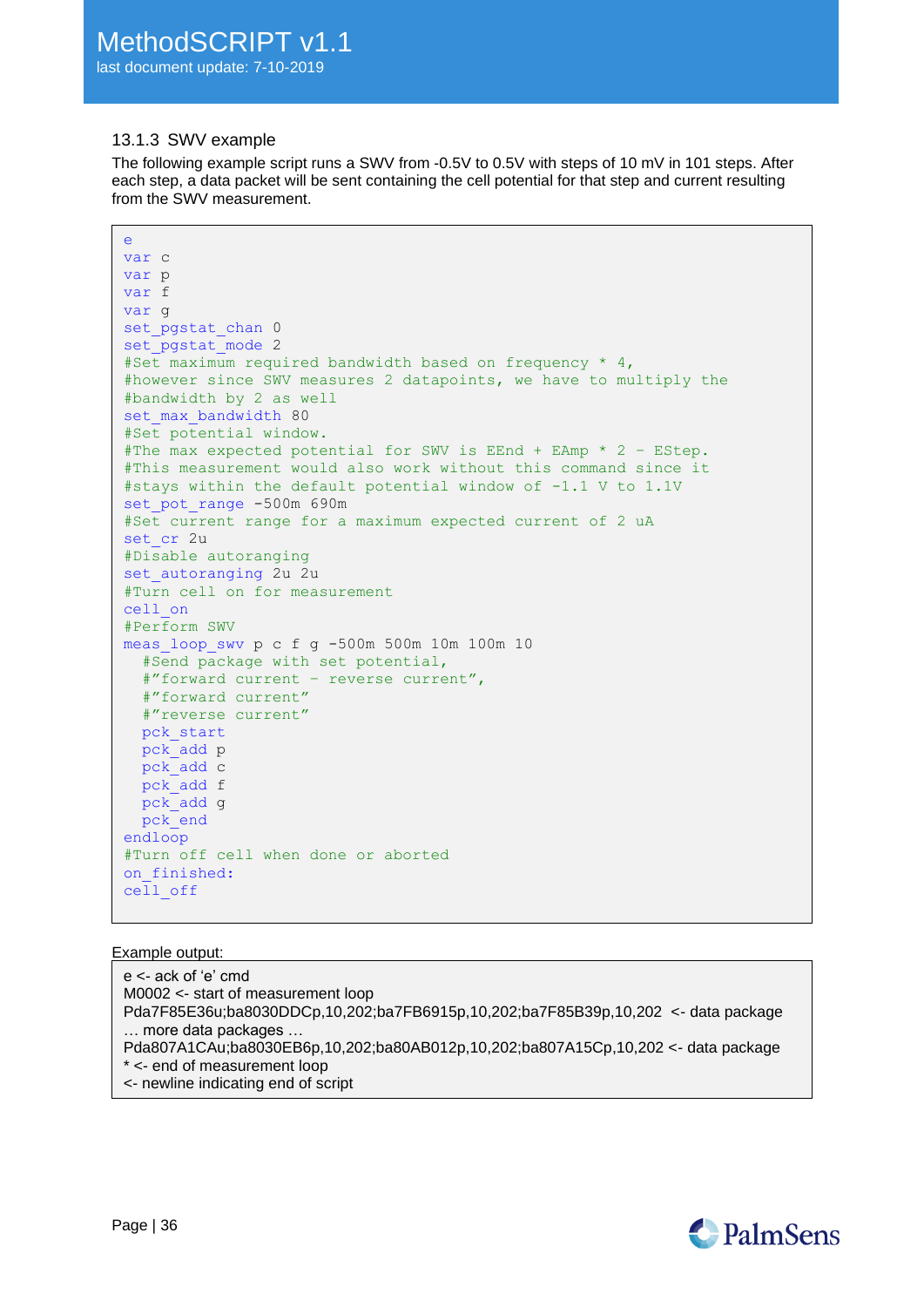# <span id="page-36-0"></span>14 Error handling

Errors can occur that prevent the execution of the MethodSCRIPT. These errors can occur either during the parsing of the script or during the execution of the script (runtime). If the error occurs during parsing, the line nr and character nr where the error occurred will be reported. During runtime, only the line nr will be reported. A command that returns an error will not return an extra newline '\n' after the newline of the error message.

#### Parsing error format:

| IXXXX: Line L, Col C\n |
|------------------------|
|------------------------|

#### Runtime error format:

!XXXX: Line L\n

Where:

XXXX = The error code, see ["Table 7: Error codes"](#page-37-0)  $L =$  Line nr, starting at 1 C = Line character nr, starting at 1

| Code  | Name                           | Description                                   |
|-------|--------------------------------|-----------------------------------------------|
| (Hex) |                                |                                               |
| 0001  | <b>STATUS ERR</b>              | An unspecified error has occurred             |
| 0002  | <b>STATUS INVALID VT</b>       | An invalid Value Type has been used           |
| 0003  | STATUS UNKNOWN CMD             | The command was not recognized                |
| 0004  | STATUS_REG_UNKNOWN             | Not applicable for MethodSCRIPT               |
| 0005  | STATUS REG READ ONLY           | Not applicable for MethodSCRIPT               |
| 0006  | STATUS_WRONG_COMM_MODE         | Not applicable for MethodSCRIPT               |
| 0007  | <b>STATUS BAD ARG</b>          | An argument has an unexpected value           |
| 0008  | STATUS_CMD_BUFF_OVERFLOW       | Command exceeds maximum length                |
| 0009  | STATUS_CMD_TIMEOUT             | The command has timed out                     |
| 000A  | STATUS REF ARG OUT OF RANGE    | A var has a wrong identifier                  |
| 000B  | STATUS_OUT_OF_VAR_MEM          | Cannot reserve the memory needed for this     |
|       |                                | var                                           |
| 000C  | STATUS_NO_SCRIPT_LOADED        | Cannot run a script without loading one first |
| 000D  | STATUS INVALID TIME            | The given (or calculated) time value is       |
|       |                                | invalid for this command                      |
| 000E  | <b>STATUS OVERFLOW</b>         | An overflow has occurred while averaging a    |
|       |                                | measured value                                |
| 000F  | STATUS INVALID POTENTIAL       | The given potential is not valid              |
| 0010  | STATUS_INVALID_BITVAL          | A variable has become either "NaN" or "inf"   |
| 0011  | STATUS INVALID FREQUENCY       | The input frequency is invalid                |
| 0012  | STATUS_INVALID_AMPLITUDE       | The input amplitude is invalid                |
| 0013  | STATUS_NVM_ADDR_OUT_OF_RANGE   | Not applicable for MethodSCRIPT               |
| 0014  | STATUS_OCP_CELL_ON_NOT_ALLOWED | Cannot perform OCP measurement when           |
|       |                                | cell on                                       |
| 0015  | STATUS_INVALID_CRC             | Not applicable for MethodSCRIPT               |
| 0016  | <b>STATUS FLASH ERROR</b>      | An error has occurred while reading /         |
|       |                                | writing flash                                 |
| 0017  | STATUS_INVALID_FLASH_ADDR      | An error has occurred while reading /         |
|       |                                | writing flash                                 |
| 0018  | STATUS_SETTINGS_CORRUPT        | The device settings have been corrupted       |
| 0019  | <b>STATUS AUTH ERR</b>         | Not applicable for MethodSCRIPT               |
| 001A  | STATUS_CALIBRATION_INVALID     | Not applicable for MethodSCRIPT               |
| 001B  | STATUS NOT SUPPORTED           | This command or part of this command is       |
|       |                                | not supported by the current device           |

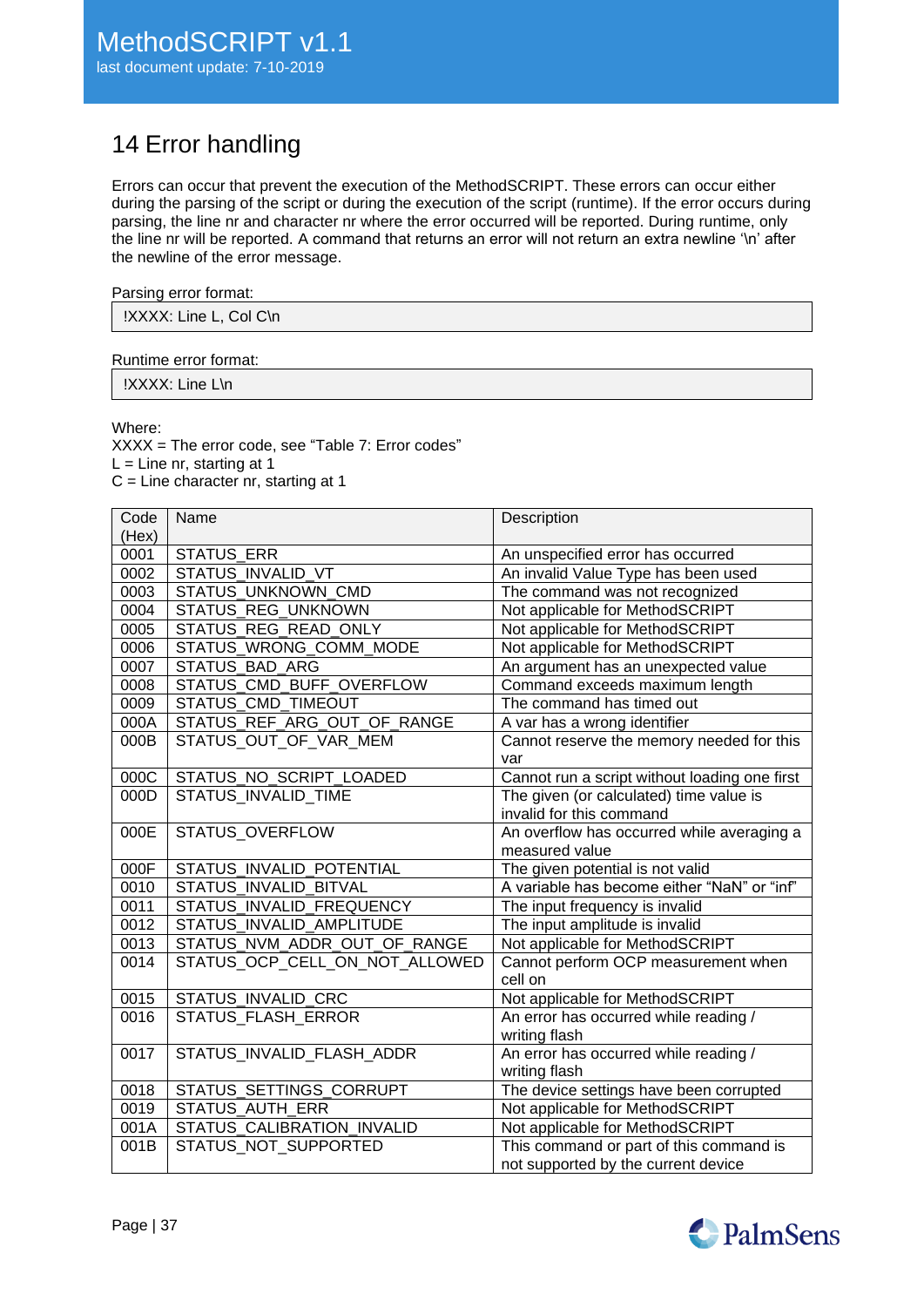|  |  |  | last document update: 7-10-2019 |
|--|--|--|---------------------------------|
|--|--|--|---------------------------------|

| 001C | STATUS_NEGATIVE_ESTEP          | Step Potential cannot be negative for this      |
|------|--------------------------------|-------------------------------------------------|
|      |                                | technique                                       |
| 001D | STATUS_NEGATIVE_EPULSE         | Pulse Potential cannot be negative for this     |
|      |                                | technique                                       |
| 001E | STATUS_NEGATIVE_EAMP           | Amplitude cannot be negative for this           |
|      |                                | technique                                       |
| 001F | STATUS_TECH_NOT_LICENCED       | Product is not licenced for this technique      |
| 0020 | STATUS MULTIPLE HS             | Cannot have more than one high speed            |
|      |                                | and/or max range mode enabled (EmStat           |
|      |                                | Pico)                                           |
| 0021 | STATUS_UNKNOWN_PGS_MODE        | The specified PGStat mode is not                |
|      |                                | supported                                       |
| 0022 | STATUS_CHANNEL_NOT_POLY_WE     | Channel set to be used as Poly WE is not        |
|      |                                | configured as Poly WE                           |
| 0023 | STATUS_INVALID_FOR_PGSTAT_MODE | Command is invalid for the selected PGStat      |
|      |                                | mode                                            |
| 0024 | STATUS_TOO_MANY_EXTRA_VARS     | The maximum number of vars to measure           |
|      |                                | has been exceeded                               |
| 0025 | STATUS_UNKNOWN_PAD_MODE        | The specified PAD mode is unknown               |
| 0026 | <b>STATUS_FILE_ERR</b>         | An error has occurred during a file             |
|      |                                | operation                                       |
| 0027 | STATUS_FILE_EXISTS             | Cannot open file, a file with this name         |
|      |                                | already exists                                  |
| 4000 | STATUS SCRIPT SYNTAX ERR       | The script contains a syntax error              |
| 4001 | STATUS SCRIPT UNKNOWN CMD      | The script command is unknown                   |
| 4002 | STATUS_SCRIPT_BAD_ARG          | An argument was invalid for this command        |
| 4003 | STATUS_SCRIPT_ARG_OUT_OF_RANGE | An argument was out of range                    |
| 4004 | STATUS_SCRIPT_UNEXPECTED_CHAR  | An unexpected character was encountered         |
| 4005 | STATUS_SCRIPT_OUT_OF_CMD_MEM   | The script is too large for the internal script |
|      |                                | memory                                          |
| 4006 | STATUS_SCRIPT_UNKNOWN_VAR_TYPE | The variable type specified is unknown          |
| 4007 | STATUS_SCRIPT_VAR_UNDEFINED    | The variable has not been declared              |
| 4008 | STATUS_SCRIPT_INVALID_OPT_ARG  | This optional argument is not valid for this    |
|      |                                | command                                         |
| 4009 | STATUS_SCRIPT_INVALID_VERSION  | The stored script is generated for an older     |
|      |                                | firmware version and cannot be run              |
| 7FFF | STATUS FATAL ERROR             | A fatal error has occurred, the device must     |
|      |                                | be reset                                        |

<span id="page-37-0"></span>Table 7: Error codes

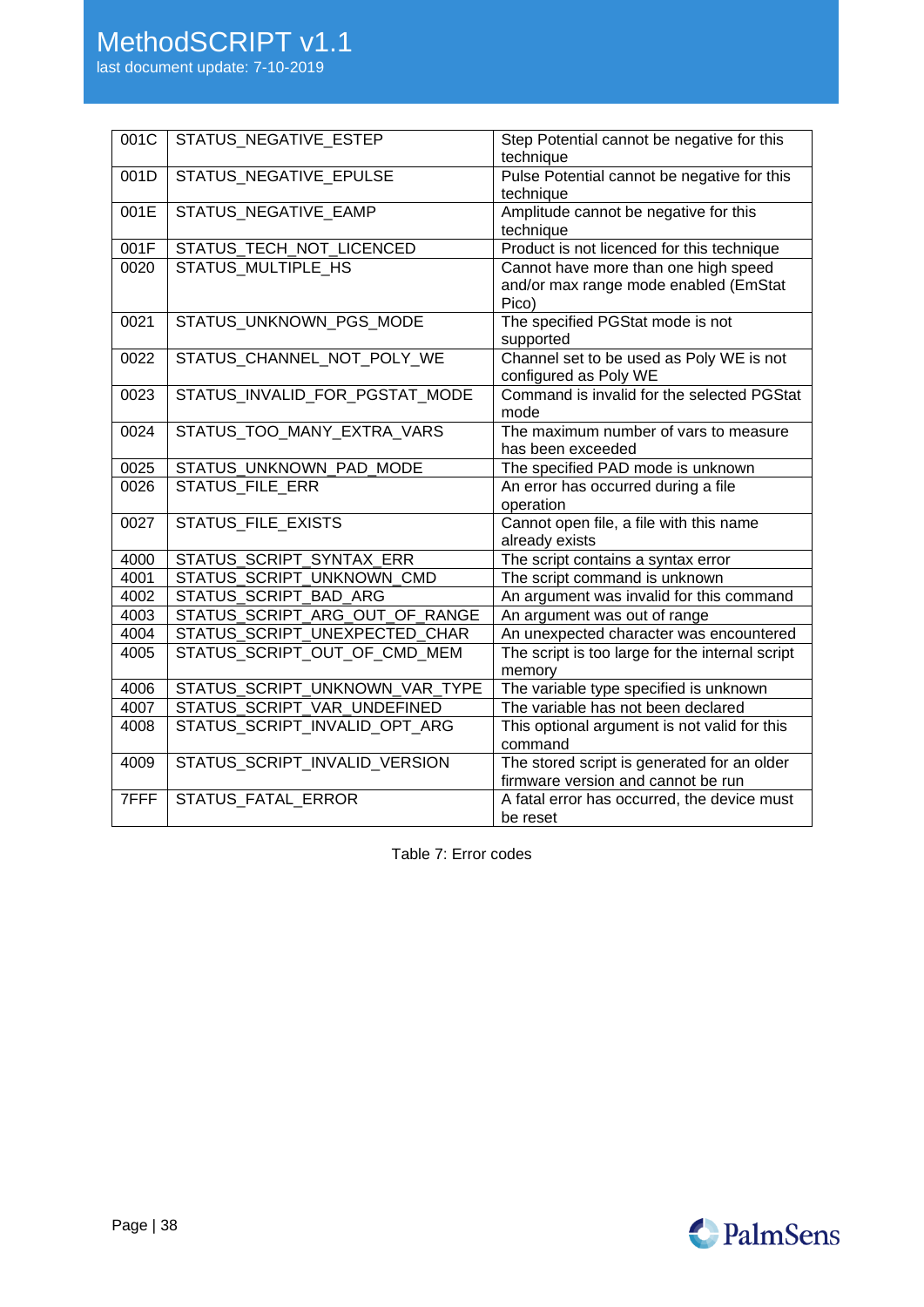# <span id="page-38-0"></span>15 Device specific information

# <span id="page-38-1"></span>15.1 PGStat mode properties

## *EmStat Pico*

| Low speed mode              | Value min  | Value max |
|-----------------------------|------------|-----------|
| <b>Bandwidth</b>            | $0.016$ Hz | 100 Hz    |
| Potential range             | $-1.25$ V  | 2.0V      |
| Dynamic potential<br>window | 2.2V       | 2.2V      |
|                             |            |           |
| High speed mode             | Value min  | Value max |
| <b>Bandwidth</b>            | $0.016$ Hz | 200 kHz   |
| Potential range             | $-1.7V$    | 2.0V      |
| Dynamic potential<br>window | 1.214V     | 1.214 V   |
|                             |            |           |
| Max range mode              | Value min  | Value max |
| <b>Bandwidth</b>            | $0.016$ Hz | 100 Hz    |
| Potential range             | $-1.7V$    | 2.0V      |
| Dynamic potential<br>window | 2.6V       | 2.6V      |

Table 8: EmStat Pico PGStat mode properties (see EmStat Pico datasheet for more information)

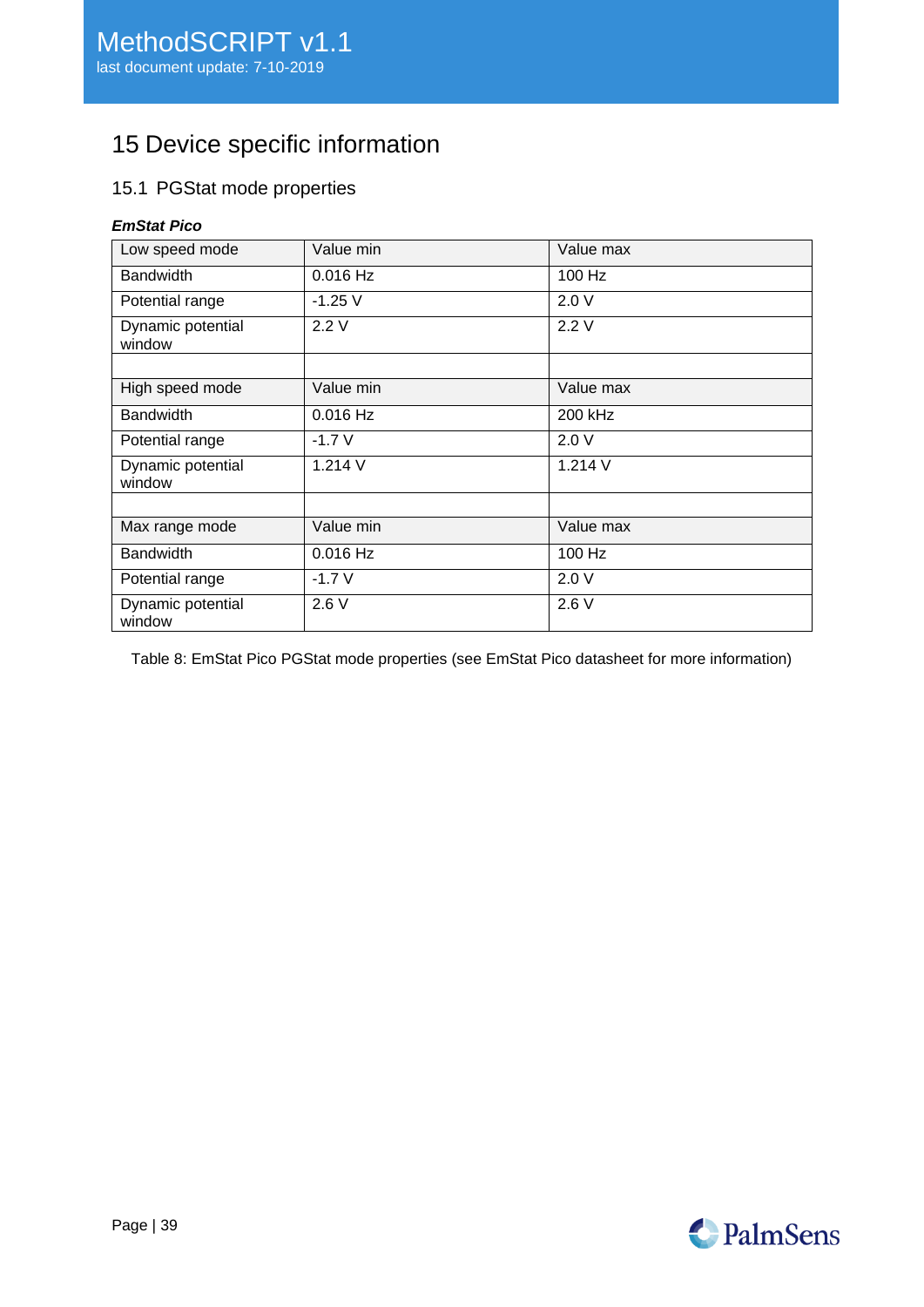# <span id="page-39-0"></span>15.2 Current ranges

# *EmStat Pico*

| Low speed mode current<br>ranges  | <b>Current follower resistor</b> | Current range index |
|-----------------------------------|----------------------------------|---------------------|
| 100 nA                            | 10 MOhm                          | 0x0                 |
| 1.95 uA                           | 512 kOhm                         | 0x1                 |
| $3.91 \text{ uA}$                 | 256 kOhm                         | 0x2                 |
| 7.81 uA                           | 128 kOhm                         | 0x3                 |
| 15.63 uA                          | 64 kOhm                          | 0x4                 |
| 31.25 uA                          | 32 kOhm                          | 0x5                 |
| 62.5 uA                           | 16 kOhm                          | 0x6                 |
| 125 uA                            | 8 kOhm                           | 0x7                 |
| 250 uA                            | 4 kOhm                           | 0x8                 |
| 500 uA                            | 2 kOhm                           | 0x9                 |
| 1 <sub>m</sub> A                  | 1 kOhm                           | 0xA                 |
| 5 <sub>mA</sub>                   | 200 Ohm                          | 0xB                 |
| High speed mode<br>current ranges | <b>Current follower resistor</b> | Current range index |
| 100 nA                            | 10 MOhm                          | 0x80                |
| 1 uA                              | 1 MOhm                           | 0x81                |
| 6.25 uA                           | 160 kOhm                         | 0x82                |
| 12.5 uA                           | 80 kOhm                          | 0x83                |
| 25 uA                             | 40 kOhm                          | 0x84                |
| $\overline{50}$ uA                | 20 kOhm                          | 0x85                |
| 100 uA                            | 10 kOhm                          | 0x86                |
| 200 uA                            | 5 kOhm                           | 0x87                |
| 1 <sub>mA</sub>                   | 1 kOhm                           | 0x88                |
| 5 <sub>m</sub> A                  | 200 Ohm                          | 0x89                |
| Max range mode current<br>ranges  | Current follower resistor        | Current range index |
| 100 nA                            | 10 MOhm                          | 0x80                |
| 1 uA                              | 1 MOhm                           | 0x81                |
| 6.25 uA                           | 160 kOhm                         | 0x82                |
| 12.5 uA                           | 80 kOhm                          | 0x83                |
| 25 uA                             | 40 kOhm                          | 0x84                |
| 50 uA                             | 20 kOhm                          | 0x85                |
| 100 uA                            | 10 kOhm                          | 0x86                |
| 200 uA                            | 5 kOhm                           | 0x87                |
| 1 mA                              | 1 kOhm                           | 0x88                |
| 5 <sub>mA</sub>                   | 200 Ohm                          | 0x89                |

Table 9: EmStat Pico current ranges

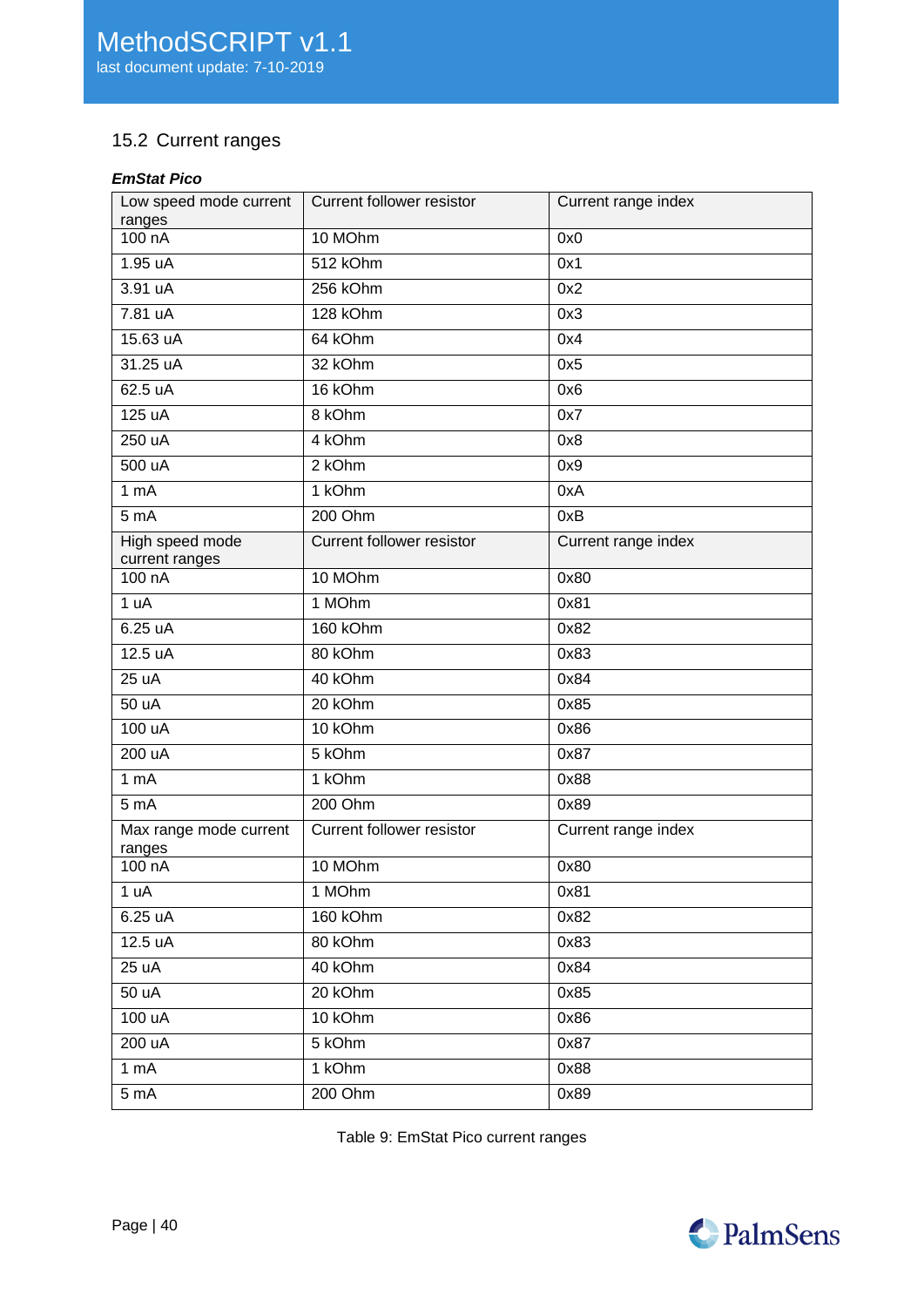# <span id="page-40-0"></span>15.3 Other device specific properties

| Property                  | <b>EmStat Pico</b> |
|---------------------------|--------------------|
| Number of pgstat channels |                    |

Table 10: Other device specific properties